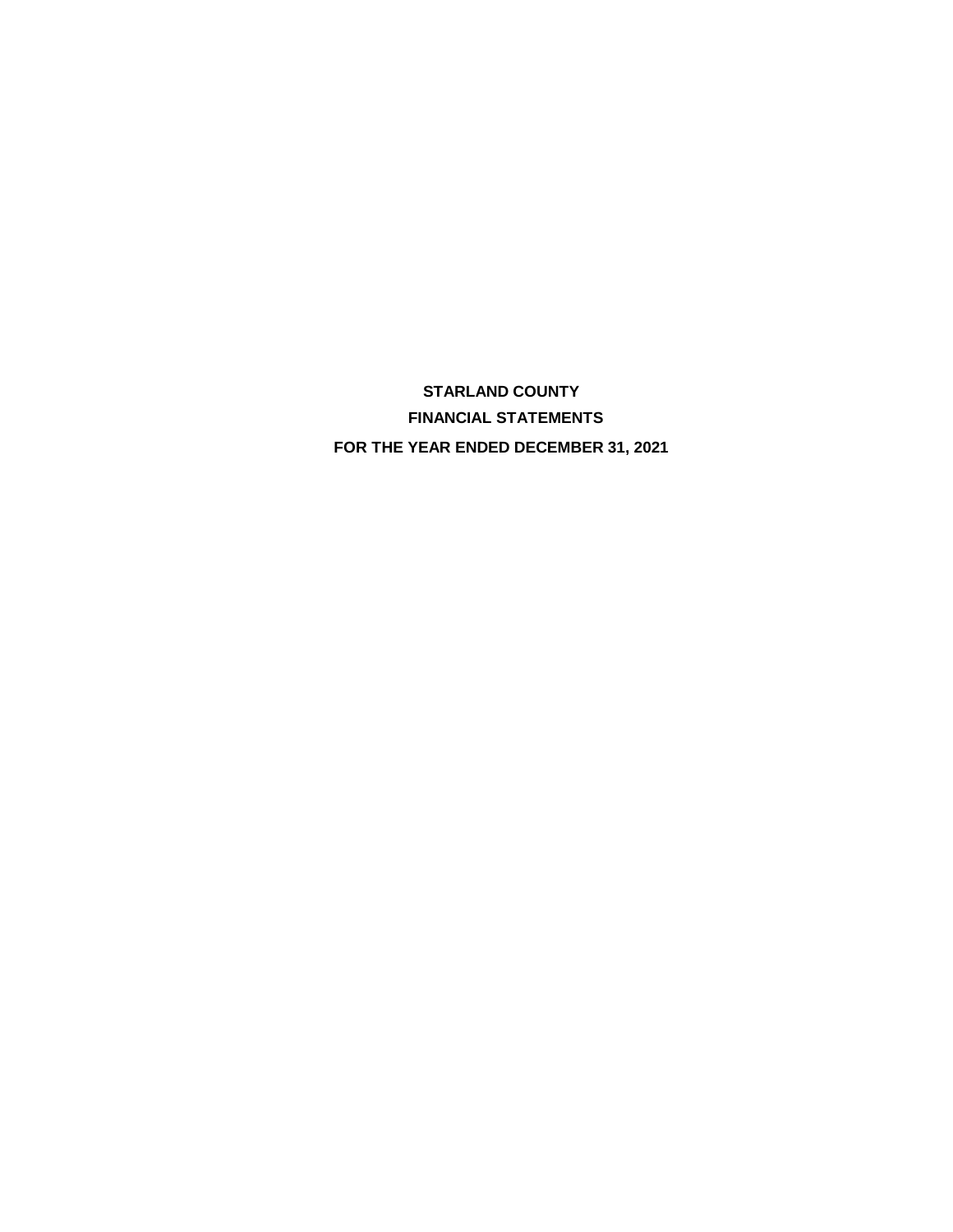# **STARLAND COUNTY FINANCIAL STATEMENTS DECEMBER 31, 2021**

# *CONTENTS*

|                                              | Page      |
|----------------------------------------------|-----------|
| <b>INDEPENDENT AUDITOR'S REPORT</b>          | $2 - 3$   |
| <b>FINANCIAL STATEMENTS</b>                  |           |
| <b>Statement of Financial Position</b>       | 4         |
| <b>Statement of Operations</b>               | 5         |
| Statement of Changes in Net Financial Assets | 6         |
| <b>Statement of Cash Flows</b>               | 7         |
| Schedule of Tangible Capital Assets          | 8         |
| Schedule of Property and Other Taxes         | 9         |
| <b>Schedule of Government Transfers</b>      | 9         |
| Schedule of Expenses by Object               | 10        |
| Schedule of Changes in Accumulated Surplus   | 11        |
| Schedule of Segmented Disclosure             | 12        |
| Notes to Financial Statements                | $13 - 25$ |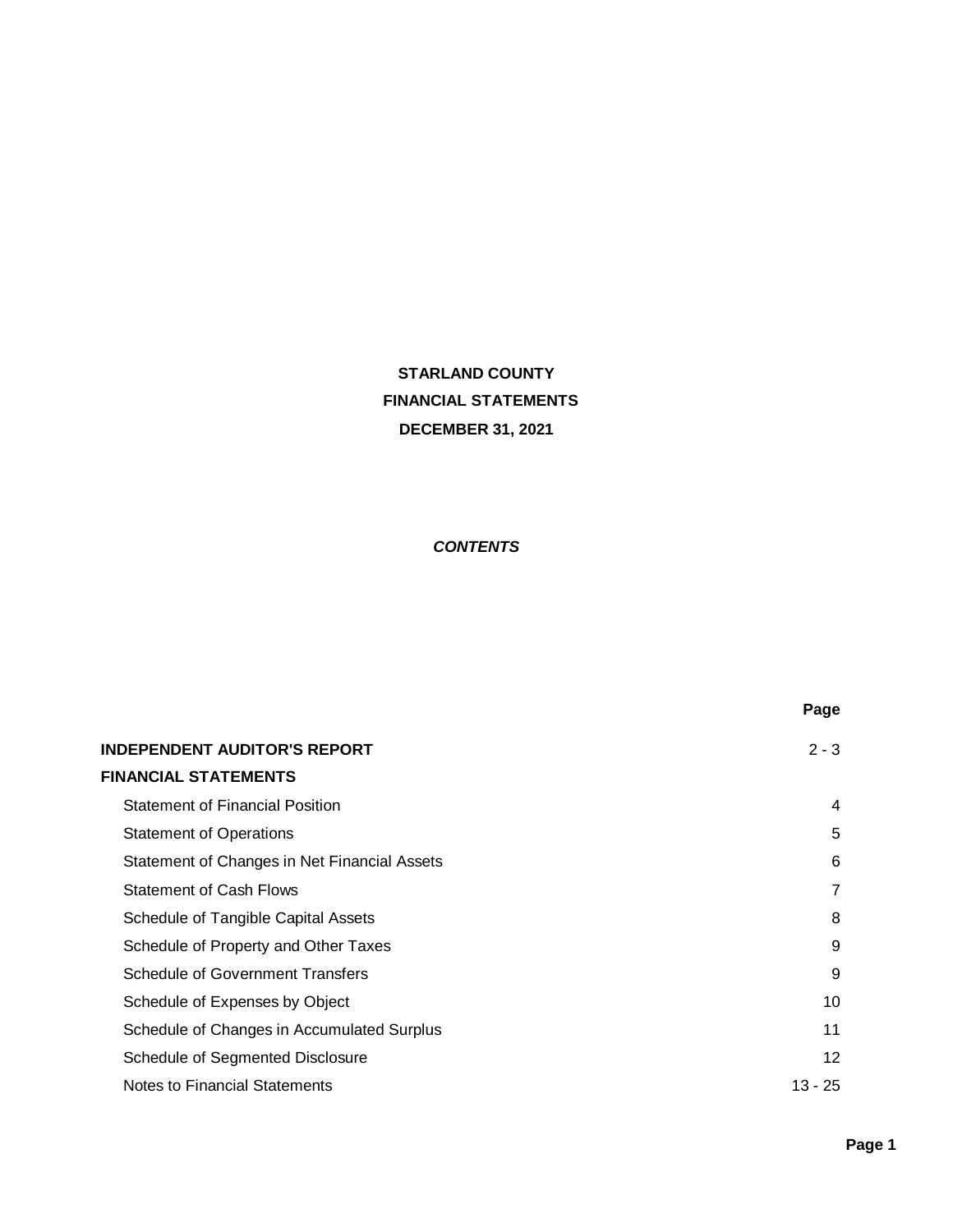# **INDEPENDENT AUDITOR'S REPORT**

# **To the Members of Council:**

#### *Opinion*

We have audited the financial statements of Starland County (the "County"), which comprise of the statement of financial position as at December 31, 2021 and the results of its operations and changes in its net financial assets and cash flows for the year then ended, and the notes to the financial statements, including a summary of significant accounting policies.

In our opinion, the accompanying financial statements present fairly, in all material respects, the financial position of Starland County as at December 31, 2021, the results of its operations, changes in net financial assets and its cash flows for the year ended in accordance with Canadian public sector accounting standards.

#### *Basis for Opinion*

We conducted our audit in accordance with Canadian generally accepted auditing standards. Our responsibilities under those standards are further described in the Auditor's Responsibilities for the Audit of the Financial Statements section of our report. We are independent of the Starland County in accordance with the ethical requirements that are relevant to our audit of the financial statements in Canada, and we have fulfilled our other ethical responsibilities in accordance with these requirements. We believe that the audit evidence we have obtained is sufficient and appropriate to provide a basis for our opinion.

#### *Responsibilities of Management and Those Charged with Governance for the Financial Statements*

Management is responsible for the preparation and fair presentation of these financial statements in accordance with Canadian public sector accounting standards, and for such internal control as management determines is necessary to enable the preparation of the financial statements that are free from material misstatement, whether due to fraud or error.

In preparing the financial statements, management is responsible for assessing the County's ability to continue as a going concern, disclosing, as applicable, matters related to going concern and using the going concern basis of accounting unless management either intends to cease operations, or has no realistic alternative but to do so.

Those charged with governance are responsible for overseeing the County's financial reporting process.

## *Auditor's Responsibility for the Audit of the Financial Statements*

Our objectives are to obtain reasonable assurance about whether the financial statements as a whole are free from material misstatement, whether due to fraud or error, and to issue an auditor's report that includes our opinion. Reasonable assurance is a high level of assurance, but is not a guarantee that an audit conducted in accordance with Canadian generally accepted auditing standards will always detect a material misstatement when it exists. Misstatements can arise from fraud or error and are considered material if, individually or in the aggregate, they could reasonably to expected to influence the economic decisions of the users taken on the basis of these financial statements. As part of an audit in accordance with Canadian generally accepted auditing standards, we exercise professional judgment and maintain professional skepticism throughout the audit. We also: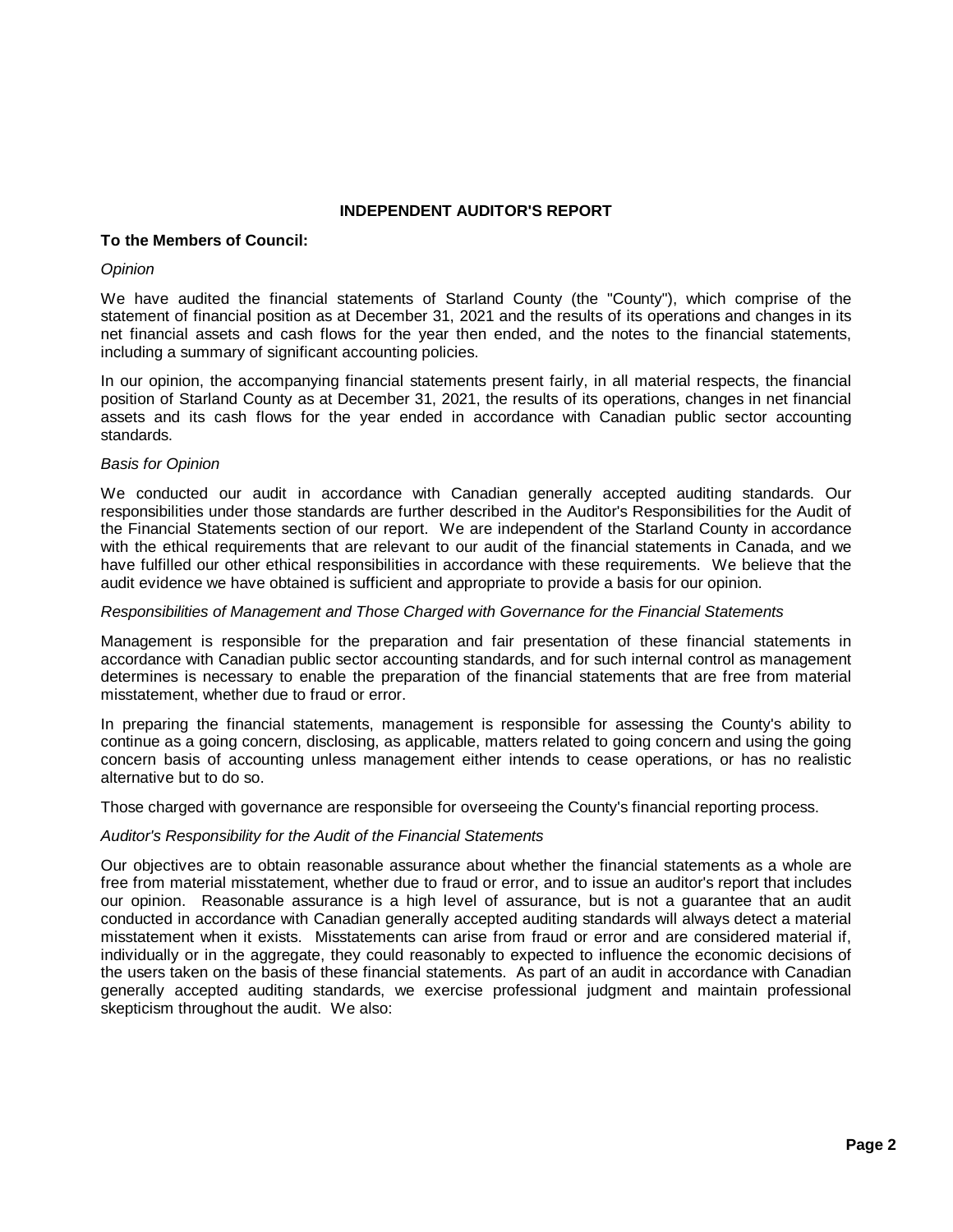- Identify and assess the risks of material misstatement of the financial statements, whether due to fraud or error, design and perform audit procedures responsive to those risks, and obtain audit evidence that is sufficient and appropriate to provide a basis for our opinion. The risk of not detecting a material misstatement resulting from fraud is higher than for one resulting from error, as fraud may involve collusion, forgery, intentional omissions, misrepresentations, or the override of internal controls.
- · Obtain an understanding of internal controls relevant to the audit in order to design audit procedures that are appropriate in the circumstances, but not for the purpose of expressing an opinion on the effectiveness of the County's internal controls.
- · Evaluate the appropriateness of accounting policies used and the reasonableness of accounting estimates and related disclosures made by management.
- Conclude on the appropriateness of management's use of the going concern basis of accounting and, based on the audit evidence obtained, whether a material uncertainty exists related to events or conditions that may cast significant doubt on the County's ability to continue as a going concern. If we conclude that a material uncertainty exists, we are required to draw attention in our auditor's report to the related disclosures in the financial statements or, if such disclosures are inadequate, to modify our opinion. Our conclusions are based on the audit evidence obtained up to the date of the auditor's report. However future events or conditions may cause the County to cease to continue to be a going concern.
- Evaluate the overall presentation, structure and content of the financial statements, including the disclosures, and whether the financial statements represent the underlying transactions and events in a manner that achieves fair presentation.

We communicate with those charged with governance regarding, among other things, the planned scope and timing of the audit and significant audit findings, including any significant deficiencies in internal controls that we identify during the audit.

## *Report on Other Legal and Regulatory Requirements*

- Debt Limit Regulation: In accordance with Alberta Regulation 255/2000, we confirm that the municipality is in compliance with the Debt Limit Regulation. A detailed account of the County's debt limit can be found in Note 9.
- · Supplementary Accounting Principles and Standards Regulation: In accordance with Alberta Regulation 313/2000, we confirm that the County is in compliance with the Supplementary Accounting Principles and Standards Regulation and note the information required can be found in Note 1.

fscend

**APRIL 13, 2022 CHARTERED PROFESSIONAL ACCOUNTANTS**



**HANNA, ALBERTA ASCEND LLP**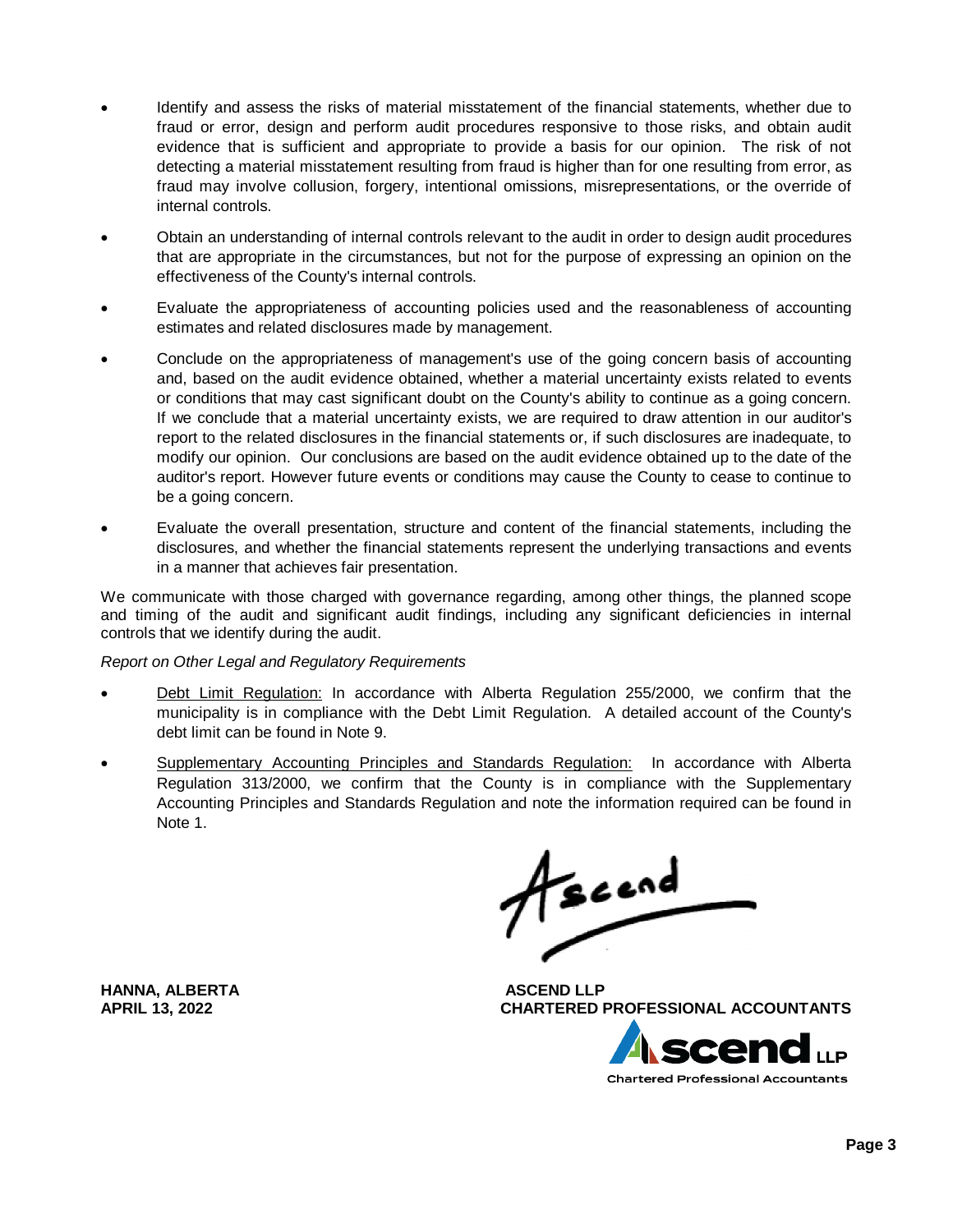# **STATEMENT OF FINANCIAL POSITION**

# **AS AT DECEMBER 31, 2021**

|                                                        | 2021            |     | 2020       |
|--------------------------------------------------------|-----------------|-----|------------|
| <b>FINANCIAL ASSETS</b>                                |                 |     |            |
| Cash and temporary investments (Note 2)<br>Receivables | \$<br>8,711,605 | \$. | 808,389    |
| Taxes and grants in place of taxes (Note 3)            | 1,484,185       |     | 2,772,158  |
| Trade and other receivables                            | 131,477         |     | 198,358    |
| Receivables from other governments                     | 98,862          |     | 787,016    |
| Land inventory held for resale                         | 17,170          |     | 17,170     |
| Investments (Note 4)                                   | 9,112           |     | 9,112      |
|                                                        | 10,452,411      |     | 4,592,203  |
| <b>LIABILITIES</b>                                     |                 |     |            |
| Accounts payable and accrued liabilities (Note 5)      | 581,353         |     | 228,364    |
| Deferred revenue (Note 6)                              | 988,760         |     | 629,904    |
| Employee benefit obligations (Note 7)                  | 660,939         |     | 585,608    |
| Long-term debt (Note 8)                                | 3,041,510       |     |            |
| Gravel pit reclamation payable                         | 317,130         |     | 797,990    |
|                                                        | 5,589,692       |     | 2,241,866  |
| <b>NET FINANCIAL ASSETS</b>                            | 4,862,719       |     | 2,350,337  |
| <b>NON-FINANCIAL ASSETS</b>                            |                 |     |            |
| Tangible capital assets                                | 57,187,716      |     | 58,443,985 |
| Inventory for consumption (Note 10)                    | 2,128,868       |     | 2,485,179  |
| Gravel reserves (Note 11)                              | 490,653         |     | 490,653    |
| Prepaid expenses                                       | 156,791         |     | 147,538    |
|                                                        | 59,964,028      |     | 61,567,355 |
| <b>ACCUMULATED SURPLUS</b>                             | 64,826,747      | \$. | 63,917,692 |
|                                                        |                 |     |            |

**CONTAMINATED SITES LIABILITY (SEE NOTE 12) COMMITMENTS (SEE NOTE 19)**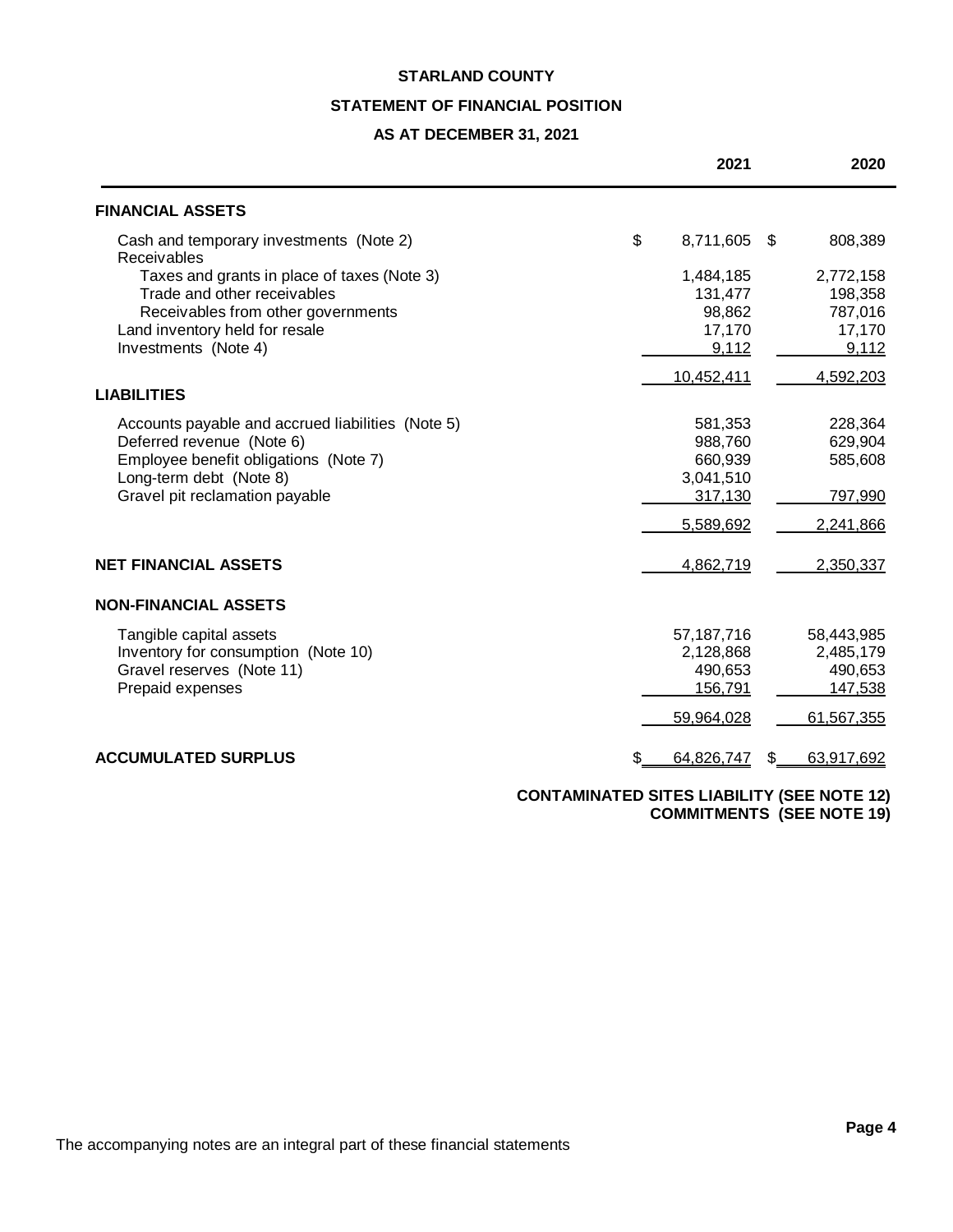# **STATEMENT OF OPERATIONS**

# **FOR THE YEAR ENDED DECEMBER 31, 2021**

|                                                 | <b>Budget</b><br>(Unaudited) | 2021             | 2020              |
|-------------------------------------------------|------------------------------|------------------|-------------------|
| <b>REVENUE</b>                                  |                              |                  |                   |
| Net municipal taxes (Schedule 2)                | \$<br>10,352,611             | \$<br>10,303,048 | \$<br>10,443,602  |
| User fees and sale of goods                     | 778,850                      | 1,133,619        | 785,091           |
| Government transfers for operating (Schedule 3) | 515,180                      | 429,181          | 1,290,701         |
| Investment income                               | 30,200                       | 27,318           | 29,360            |
| Penalties and costs on taxes                    | 15,400                       | 270,685          | 147,772           |
| Licenses and permits                            | 2,250                        | 3,823            | 1,659             |
| Insurance proceeds                              |                              |                  | 153,127           |
| Gain on disposal of tangible capital assets     | 15,000                       |                  | 27,630            |
| Other                                           | 17,000                       | 35,527           | 18,218            |
| <b>Total Revenue</b>                            | 11,726,491                   | 12,203,201       | 12,897,160        |
| <b>EXPENSES</b>                                 |                              |                  |                   |
| General government                              |                              |                  |                   |
| Council and other legislative                   | 159,900                      | 153,756          | 129,340           |
| General administrative                          | 4,033,960                    | 3,191,774        | 4,277,370         |
| Protective services                             |                              |                  |                   |
| Police                                          | 61,000                       | 61,171           |                   |
| Fire                                            | 175,300                      | 269,160          | 288,273           |
| Disaster and emergency measures                 | 10,500                       | 1,382            | 4,262<br>768,164  |
| Bylaw enforcement<br>Transportation             | 786,739                      | 860,667          |                   |
| Roads, streets, walks, lighting                 | 4,838,750                    | 6,184,408        | 6,182,020         |
| <b>Environmental services</b>                   |                              |                  |                   |
| Water supply and distribution                   | 473,860                      | 773,565          | 733,506           |
| Wastewater treatment and disposal               | 38,100                       | 61,141           | 81,016            |
| Waste management                                | 197,911                      | 204,996          | 194,416           |
| Public health and welfare                       |                              |                  |                   |
| Family and community support                    | 140,000                      | 159,753          | 160,487           |
| Cemeteries and crematoriums                     | 30,500                       | 58               | 6,698             |
| Planning and development                        |                              |                  |                   |
| Land use planning, zoning and development       | 8,600                        | 4,480            | 3,998             |
| Land, housing and building rentals              | 7,000                        | 33,155           | 3,037             |
| Agricultural development                        |                              |                  |                   |
| Agricultural development                        | 515,300                      | 533,437          | 431,483           |
| Recreation and culture                          |                              |                  |                   |
| Parks and recreation                            | 423,644                      | 499,269          | 389,315           |
| Libraries, museums, halls                       | 23,000                       | 22,189           | 22,189            |
| <b>Total Expenses</b>                           | 11,924,064                   | 13,014,361       | 13,675,574        |
| <b>EXCESS (SHORTFALL) OF REVENUE OVER</b>       |                              |                  |                   |
| <b>EXPENSES - BEFORE OTHER</b>                  | 197,573                      | (811, 160)       | (778, 414)        |
| Government transfers for capital (Schedule 3)   | 1,717,939                    | 1,720,215        | 3,745,616         |
| Other capital revenues                          |                              |                  | 2,500,100         |
| <b>EXCESS OF REVENUE OVER EXPENSES</b>          | 1,520,366                    | 909,055          | 5,467,302         |
| <b>ACCUMULATED SURPLUS, BEGINNING OF YEAR</b>   | 63,917,692                   | 63,917,692       | <u>58,450,390</u> |
| <b>ACCUMULATED SURPLUS, END OF YEAR</b>         | 65,438,058                   | 64,826,747       | 63,917,692        |

The accompanying notes are an integral part of these financial statements

**Page 5**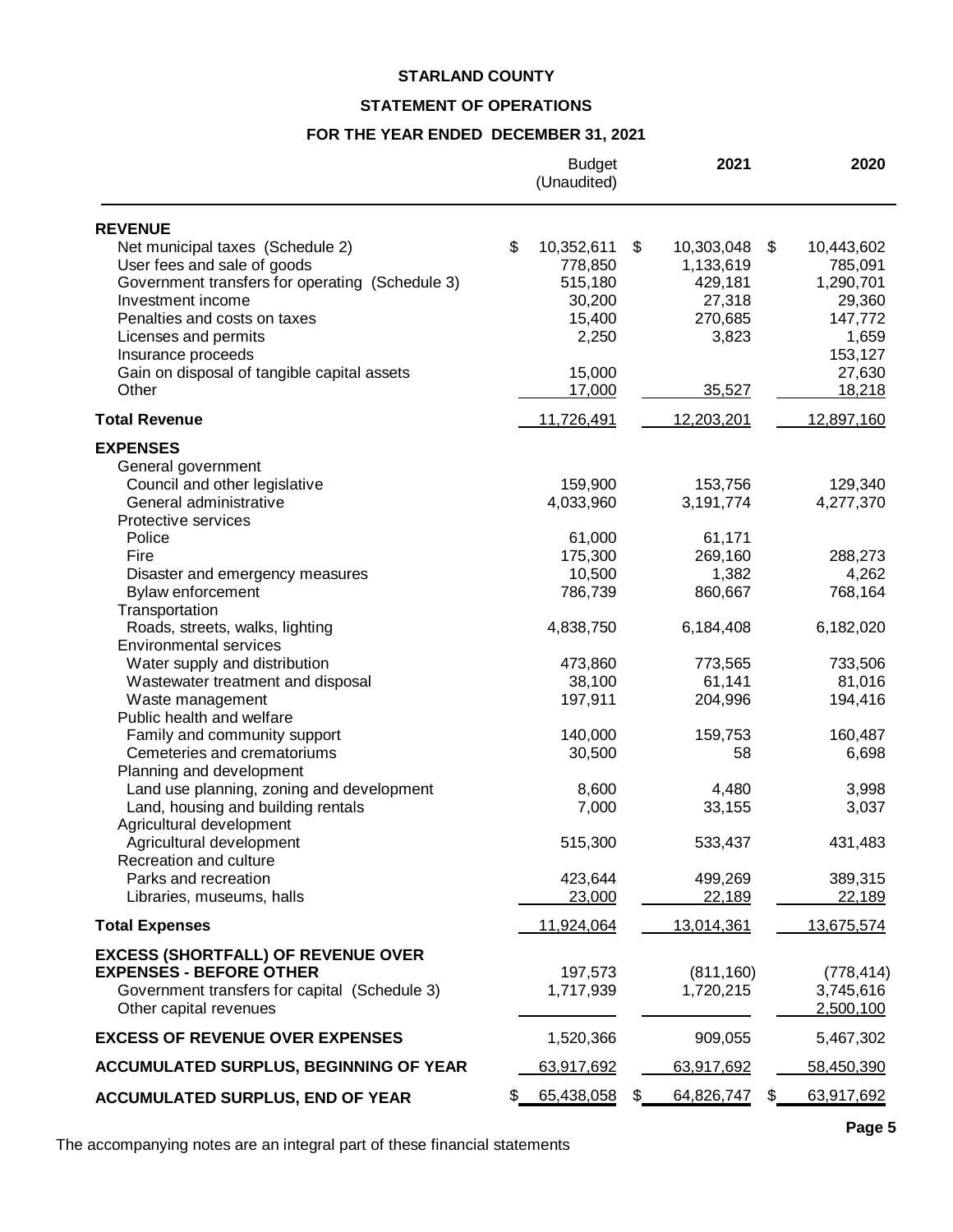# **STATEMENT OF CHANGES IN NET FINANCIAL ASSETS**

# **FOR THE YEAR ENDED DECEMBER 31, 2021**

|                                                                                               | <b>Budget</b><br>(Unaudited) | 2021               | 2020                     |
|-----------------------------------------------------------------------------------------------|------------------------------|--------------------|--------------------------|
| <b>EXCESS (SHORTFALL) OF REVENUE OVER</b><br><b>EXPENSES</b>                                  | 1,520,366                    | 909,055<br>S.      | 5,467,302                |
| Acquisition of tangible capital assets<br>Proceeds on disposal of tangible capital assets     | (1,863,000)                  | (1,592,492)        | (5, 185, 199)<br>100,370 |
| Amortization of tangible capital assets<br>Loss (gain) on disposal of tangible capital assets | 15,000                       | 2,846,441<br>2,320 | 2,757,090<br>(21, 942)   |
|                                                                                               | (1,878,000)                  | 1,256,269          | (2,349,681)              |
| Change in prepaid expenses<br>Change in inventory                                             |                              | (9,253)<br>356,311 | 23,534<br>359,307        |
|                                                                                               |                              | 347,058            | 382,841                  |
| (INCREASE) DECREASE IN NET ASSETS                                                             | (357, 634)                   | 2,512,382          | 3,500,462                |
| NET FINANCIAL ASSETS, BEGINNING OF YEAR                                                       | 2,350,337                    | 2,350,337          | (1, 150, 125)            |
| <b>NET FINANCIAL ASSETS, END OF YEAR</b>                                                      | 1,992,703<br>S               | 4,862,719<br>S     | 2,350,337                |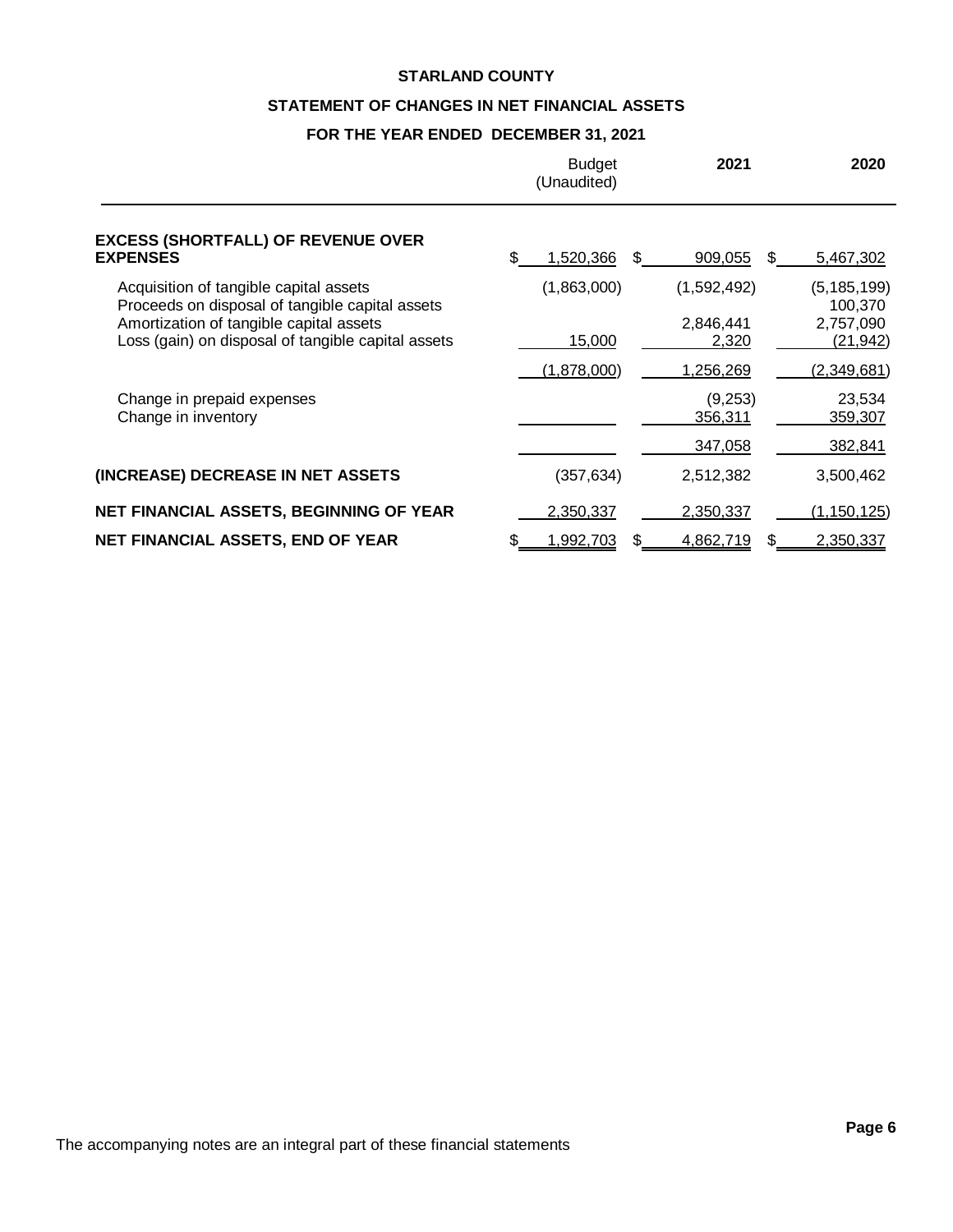# **STATEMENT OF CASH FLOWS**

# **FOR THE YEAR ENDED DECEMBER 31, 2021**

|                                                                                                                                                                                                                                                                                                                                                                                                                                                                                                                     | 2021                                                                                               | 2020                                                                                              |
|---------------------------------------------------------------------------------------------------------------------------------------------------------------------------------------------------------------------------------------------------------------------------------------------------------------------------------------------------------------------------------------------------------------------------------------------------------------------------------------------------------------------|----------------------------------------------------------------------------------------------------|---------------------------------------------------------------------------------------------------|
| NET INFLOW (OUTFLOWS) OF CASH RELATED TO<br>THE FOLLOWING ACTIVITIES:                                                                                                                                                                                                                                                                                                                                                                                                                                               |                                                                                                    |                                                                                                   |
| <b>OPERATING</b><br>Excess of revenues over expenses<br>Non-cash items included in excess (shortfall) of revenues over                                                                                                                                                                                                                                                                                                                                                                                              | \$<br>909,055<br>\$                                                                                | 5,467,302                                                                                         |
| expenses:<br>Amortization on tangible capital assets<br>Loss (gain) on disposal of tangible capital assets                                                                                                                                                                                                                                                                                                                                                                                                          | 2,846,441<br>2,320<br>3,757,816                                                                    | 2,757,090<br>(21, 942)<br>8,202,450                                                               |
| Changes in net financial asset (debt) items:<br>Decrease (increase) in taxes and grants in place of taxes<br>Decrease in trade and other receivables<br>Decrease (increase) in receivables from other governments<br>(Increase) decrease in prepaid expenses<br>Decrease in inventory for consumption<br>Increase (decrease) in accounts payable and accrued liabilities<br>Increase (decrease) in deferred revenue<br>Increase in employee benefit obligations<br>Decrease in provision for gravel pit reclamation | 1,287,973<br>66,881<br>688,154<br>(9,253)<br>356,311<br>352,989<br>358,856<br>75,331<br>(480, 860) | (2,618,192)<br>617,202<br>(145, 591)<br>23,534<br>359,307<br>(1,375,262)<br>(4,629,714)<br>26,457 |
| Cash provided by (applied to) operating transactions                                                                                                                                                                                                                                                                                                                                                                                                                                                                | 6,454,198                                                                                          | 460,191                                                                                           |
| <b>CAPITAL</b><br>Acquisition of tangible capital assets<br>Proceeds on disposal of tangible capital assets                                                                                                                                                                                                                                                                                                                                                                                                         | (1,592,492)                                                                                        | (5, 185, 199)<br>100,370                                                                          |
| Cash provided by (applied to) capital transactions                                                                                                                                                                                                                                                                                                                                                                                                                                                                  | (1,592,492)                                                                                        | (5,084,829)                                                                                       |
| <b>FINANCING</b><br>Proceeds of long-term debt<br>Repayment of long-term debt                                                                                                                                                                                                                                                                                                                                                                                                                                       | 3,100,000<br>(58, 490)                                                                             |                                                                                                   |
| Cash provided by (applied to) financing transactions                                                                                                                                                                                                                                                                                                                                                                                                                                                                | 3,041,510                                                                                          |                                                                                                   |
| CHANGE IN CASH AND EQUIVALENTS DURING THE YEAR                                                                                                                                                                                                                                                                                                                                                                                                                                                                      | 7,903,216                                                                                          | (4,624,638)                                                                                       |
| CASH AND CASH EQUIVALENTS, BEGINNING OF YEAR                                                                                                                                                                                                                                                                                                                                                                                                                                                                        | 808,389                                                                                            | 5,433,027                                                                                         |
| CASH AND CASH EQUIVALENTS, END OF YEAR                                                                                                                                                                                                                                                                                                                                                                                                                                                                              | \$<br>8,711,605<br>\$                                                                              | 808,389                                                                                           |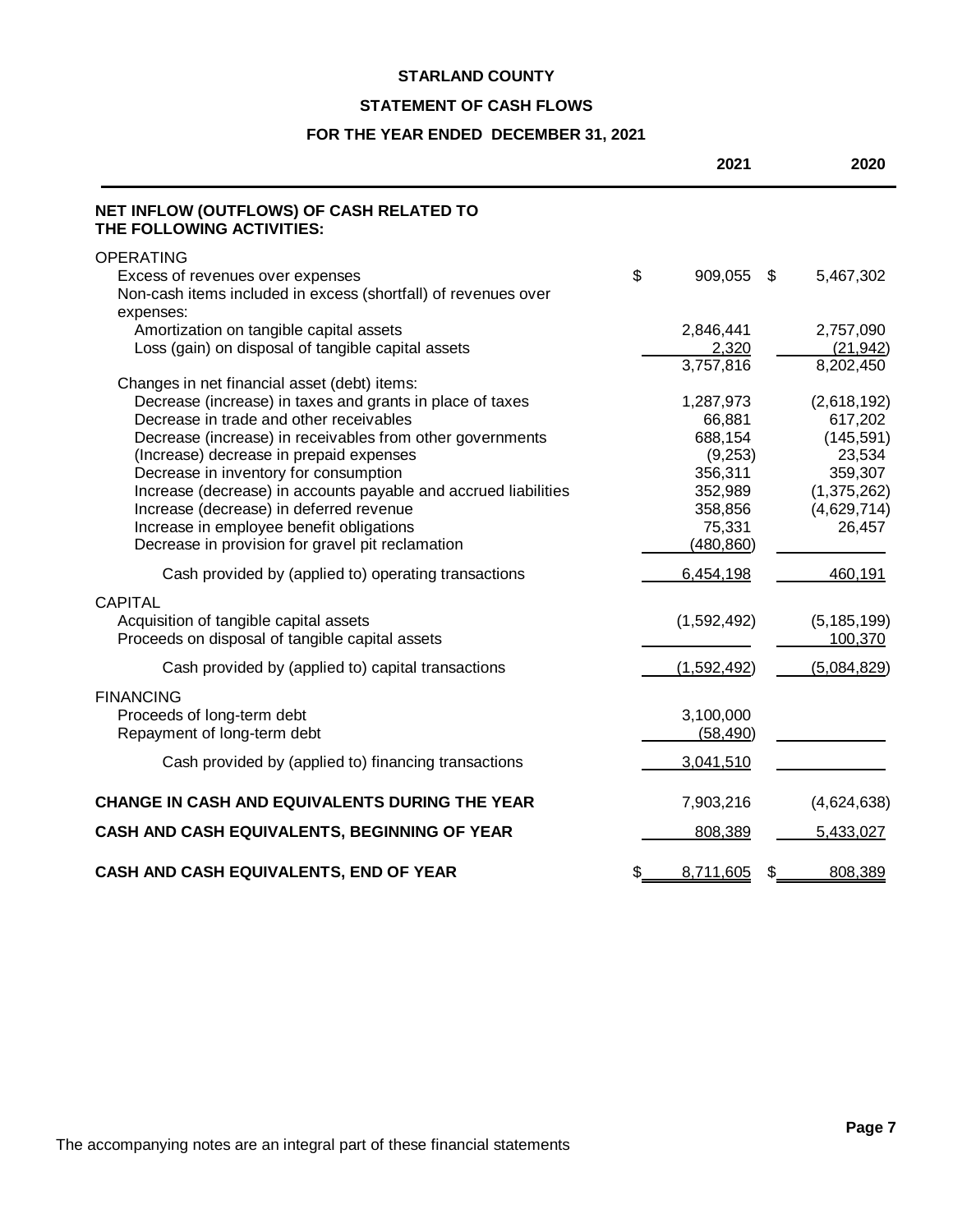# **SCHEDULE OF TANGIBLE CAPITAL ASSETS**

# **FOR THE YEAR ENDED DECEMBER 31, 2021**

|                                                                                                           | Land            | Land<br><b>Improvements</b> | <b>Buildings</b> | Engineered<br><b>Structures</b>       | <b>Machinery &amp;</b><br><b>Equipment</b> | <b>Vehicles</b> | 2021                             | 2020                              |
|-----------------------------------------------------------------------------------------------------------|-----------------|-----------------------------|------------------|---------------------------------------|--------------------------------------------|-----------------|----------------------------------|-----------------------------------|
| COST:<br>BALANCE, BEGINNING OF YEAR                                                                       | \$<br>1,794,610 | - \$<br>747,163             | \$14,593,603     | \$76,382,333                          | \$12,090,489                               | \$<br>4,350,481 | \$109,958,679                    | \$104,858,807                     |
| Acquisition of tangible capital assets<br>Construction-in-progress<br>Disposal of tangible capital assets |                 |                             |                  | 664,297<br>302,308<br><u>(13,080)</u> | 496,956                                    | 128,931         | 1,290,184<br>302,308<br>(13,080) | 5,057,756<br>127,443<br>(85, 327) |
| BALANCE, END OF YEAR                                                                                      | ,794,610        | 747,163                     | 14,593,603       | 77,335,858                            | 12,587,445                                 | 4,479,412       | 111,538,091                      | 109,958,679                       |
| <b>ACCUMULATED AMORTIZATION:</b><br>BALANCE, BEGINNING OF YEAR                                            |                 | 318,510                     | 774,711          | 39,646,204                            | 7,898,758                                  | 2,876,511       | 51,514,694                       | 48,764,505                        |
| Annual amortization<br>Accumulated amortization on disposals                                              |                 | 27,008                      | 231,301          | 1,560,892<br>(10, 760)                | 781,974                                    | 245,266         | 2,846,441<br>(10, 760)           | 2,757,090<br>(6,901)              |
| <b>NET BOOK VALUE OF TANGIBLE</b><br><b>CAPITAL ASSETS</b>                                                | \$ 1,794,610    | 401,645<br>\$               | \$13,587,591     | \$ 36,139,522                         | \$ 3,906,713                               | \$ 1,357,635    | \$57,187,716                     | \$58,443,985                      |
| 2020 NET BOOK VALUE OF TANGIBLE<br><b>CAPITAL ASSETS</b>                                                  | ,794,610        | 428,653                     | \$13,818,892     | \$36,736,129                          | \$<br>4,191,731                            | \$1,473,970     | \$58,443,985                     |                                   |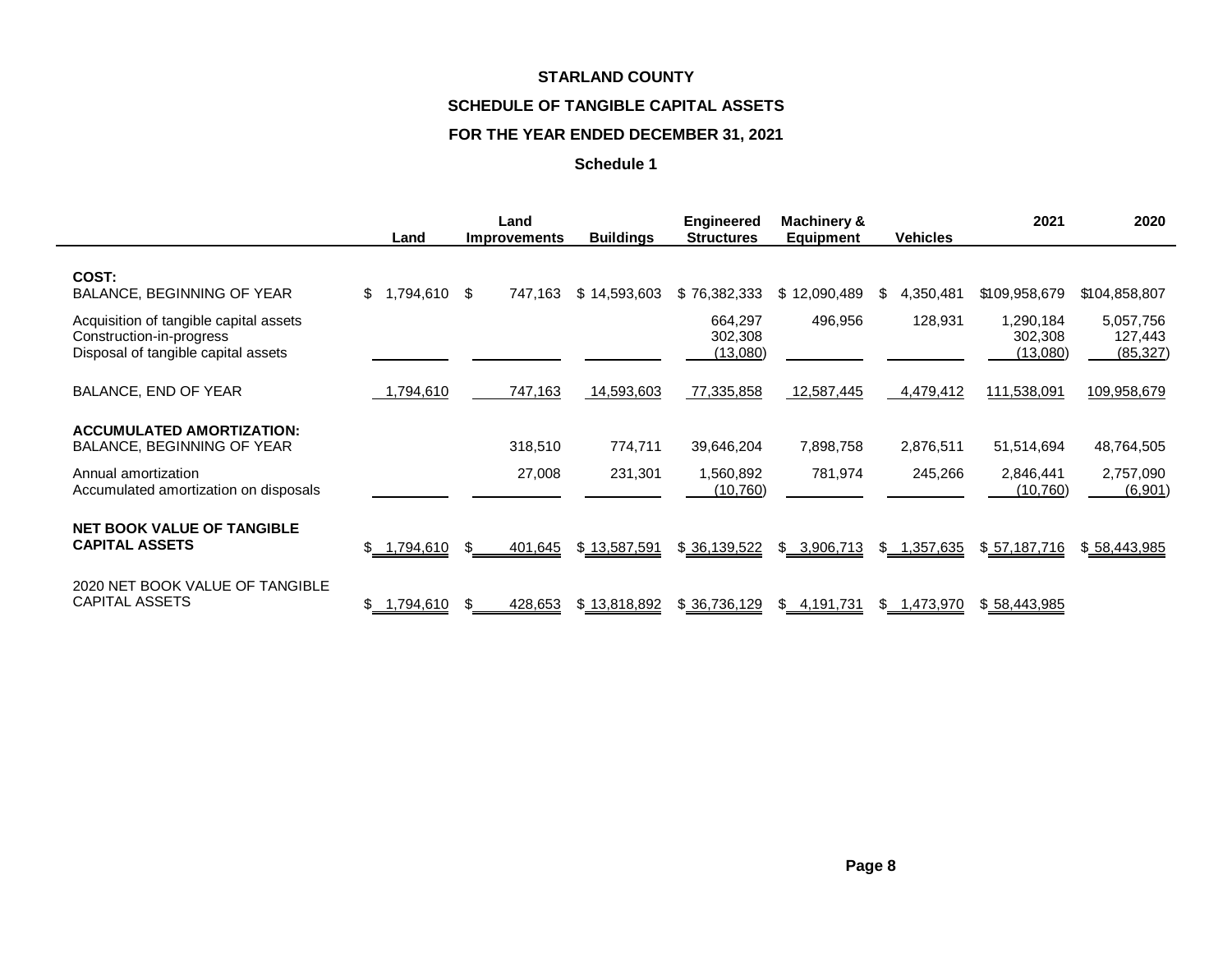# **SCHEDULE OF PROPERTY AND OTHER TAXES**

# **FOR THE YEAR ENDED DECEMBER 31, 2021**

# **Schedule 2**

|                                                                               | <b>Budget</b><br>(Unaudited)               | 2021                                            | 2020                                 |
|-------------------------------------------------------------------------------|--------------------------------------------|-------------------------------------------------|--------------------------------------|
| <b>TAXATION</b>                                                               |                                            |                                                 |                                      |
| Real property taxes<br>Linear property taxes                                  | \$<br>5,088,816<br>7,485,071<br>12,573,887 | 5,748,834 \$<br>- \$<br>6,775,490<br>12,524,324 | 5,911,482<br>7,089,863<br>13,001,345 |
| <b>REQUISITIONS</b>                                                           |                                            |                                                 |                                      |
| Alberta School Foundation Fund<br>Drumheller and District Senior's Foundation | 1,821,041<br>400.235                       | 1,821,041<br>400.235                            | 2,131,927<br>425,816                 |
| <b>NET MUNICIPAL TAXES</b>                                                    | 10,352,611                                 | 10,303,048<br>S                                 | 10,443,602                           |

# **SCHEDULE OF GOVERNMENT TRANSFERS**

# **FOR THE YEAR ENDED DECEMBER 31, 2021**

|                                                                  | <b>Budget</b><br>(Unaudited)                    |   | 2021                            | 2020                                       |
|------------------------------------------------------------------|-------------------------------------------------|---|---------------------------------|--------------------------------------------|
| <b>TRANSFERS FOR OPERATING</b>                                   |                                                 |   |                                 |                                            |
| Provincial government<br>Federal government<br>Local governments | \$<br>478,245 \$<br>15,000<br>21,935<br>515,180 |   | 407,246 \$<br>21,935<br>429,181 | 1,247,766<br>21,000<br>21,935<br>1,290,701 |
| <b>TRANSFERS FOR CAPITAL</b>                                     |                                                 |   |                                 |                                            |
| Provincial government                                            | 1,717,939                                       |   | 1,720,215                       | 3,745,616                                  |
| <b>TOTAL GOVERNMENT TRANSFERS</b>                                | 2,233,119                                       | S | 2,149,396                       | 5.036.317                                  |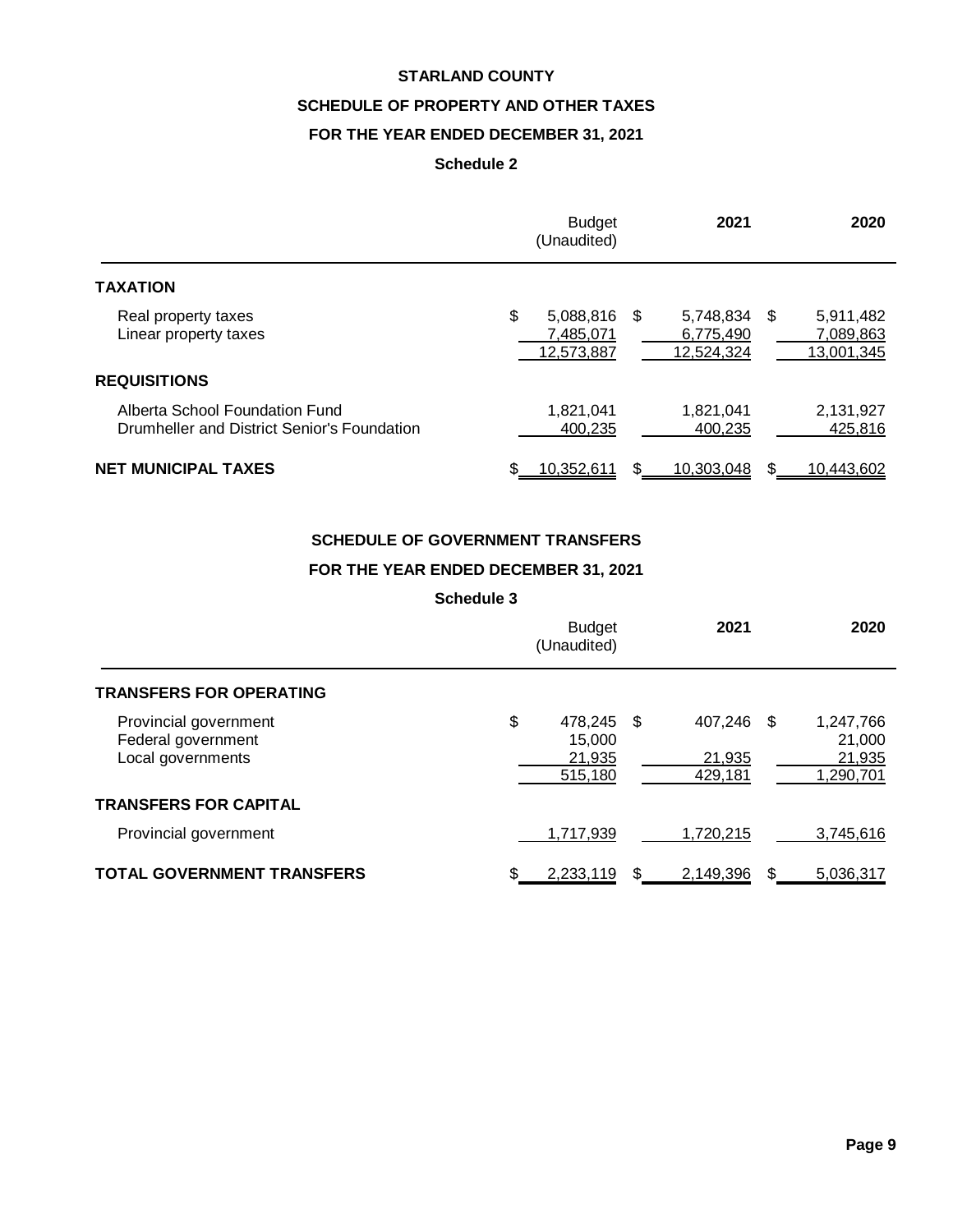# **SCHEDULE OF EXPENSES BY OBJECT**

# **FOR THE YEAR ENDED DECEMBER 31, 2021**

|                                                                                                                                                                                                                                                                                                                                                                                                     | <b>Budget</b><br>(Unaudited)                                                                    |      | 2021                                                                                                            |     | 2020                                                                                        |
|-----------------------------------------------------------------------------------------------------------------------------------------------------------------------------------------------------------------------------------------------------------------------------------------------------------------------------------------------------------------------------------------------------|-------------------------------------------------------------------------------------------------|------|-----------------------------------------------------------------------------------------------------------------|-----|---------------------------------------------------------------------------------------------|
| <b>EXPENSES BY OBJECT</b>                                                                                                                                                                                                                                                                                                                                                                           |                                                                                                 |      |                                                                                                                 |     |                                                                                             |
| Salaries, wages and benefits<br>Contracted and general services<br>Purchases from other governments<br>Materials, goods, supplies and utilities<br>Provision for allowances<br>Transfers to individuals and organizations<br>Bank charges and short term interest<br>Interest on capital long-term debt<br>Interest on operating long-term debt<br>Amortization of tangible capital assets (Note 1) | \$<br>5,053,004<br>2,143,000<br>94.300<br>1,932,160<br>2,000,000<br>545,100<br>151,500<br>5,000 | - \$ | 4,979,012<br>1,391,107<br>96.349<br>1,959,599<br>1,355,940<br>505,709<br>16,335<br>3,658<br>16.834<br>2,683,188 | \$. | 4,455,369<br>1,915,778<br>29.843<br>1,371,178<br>2,515,756<br>456,234<br>2,076<br>2,757,090 |
| Loss on disposal of tangible capital assets<br>Other expenses                                                                                                                                                                                                                                                                                                                                       | 11,924,064                                                                                      |      | 2,320<br>4,310<br>13,014,361                                                                                    | \$  | 5,688<br>166,562<br>13,675,574                                                              |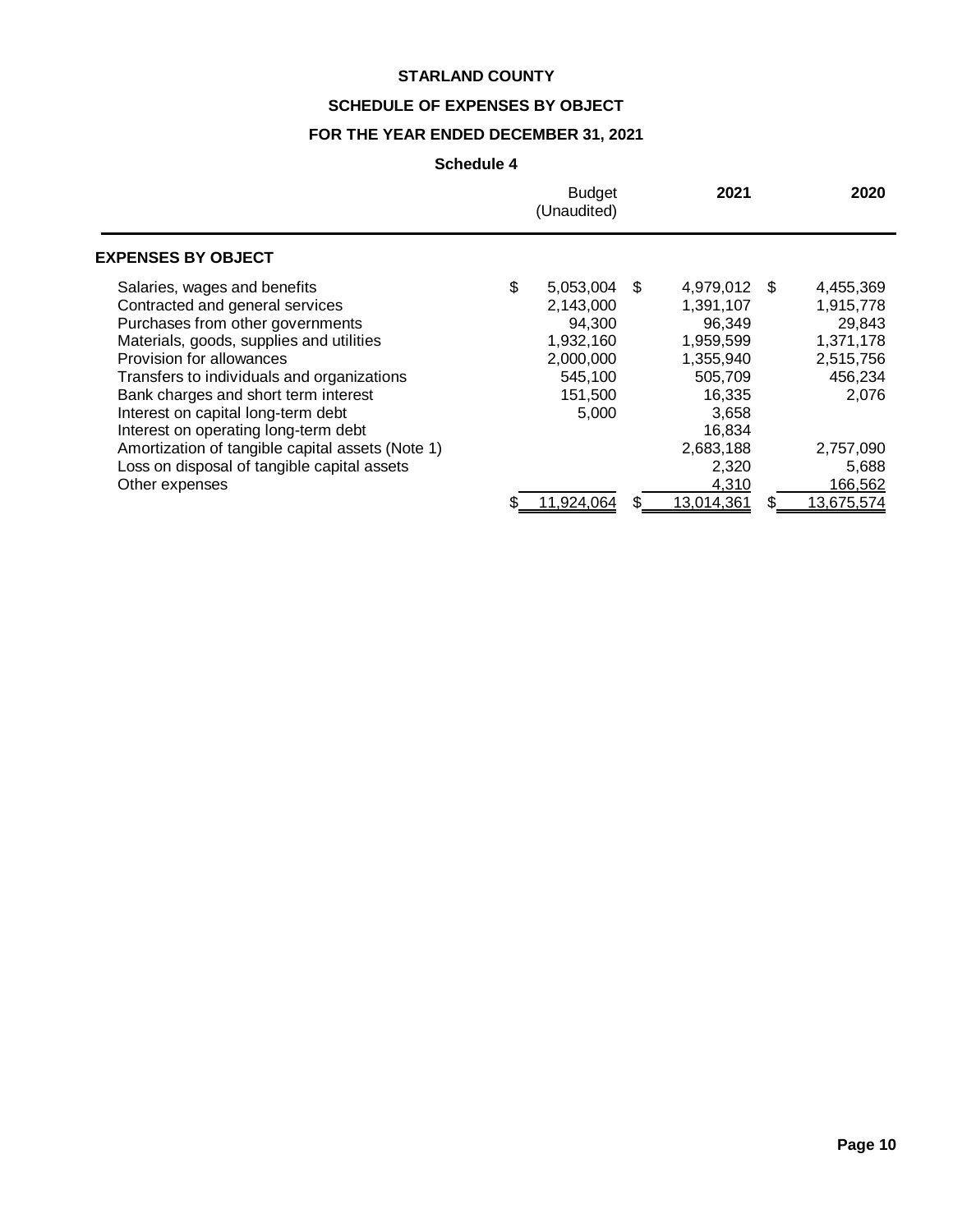# **SCHEDULE OF CHANGES IN ACCUMULATED SURPLUS**

# **FOR THE YEAR ENDED DECEMBER 31, 2021**

|                                                                                                                                                                                                                                                                        | Unrestricted<br><b>Surplus</b>                                          | <b>Restricted</b><br><b>Surplus</b> | <b>Equity in Tangible</b><br><b>Capital Assets</b> | 2021         | 2020         |
|------------------------------------------------------------------------------------------------------------------------------------------------------------------------------------------------------------------------------------------------------------------------|-------------------------------------------------------------------------|-------------------------------------|----------------------------------------------------|--------------|--------------|
| <b>BALANCE, BEGINNING OF YEAR</b>                                                                                                                                                                                                                                      | 189,303                                                                 | 5,284,404                           | 58,443,985                                         | \$63,917,692 | \$58,450,390 |
| Excess of revenues over expenses<br>Unrestricted funds designated for future use<br>Current year funds used for tangible capital assets<br>Net book value of disposed tangible capital assets<br>Annual amortization expense (Note 1)<br>Capital long-term debt repaid | 909.055<br>(2,635,000)<br>(992, 492)<br>2,320<br>2,846,441<br>(58, 490) | 2,635,000                           | 992.492<br>(2,320)<br>(2,846,441)<br>58,490        | 909.055      | 5,467,302    |
| Change in accumulated surplus                                                                                                                                                                                                                                          | 71,834                                                                  | 2,635,000                           | (1,797,779)                                        | 909,055      | 5,467,302    |
| <b>BALANCE, END OF YEAR</b>                                                                                                                                                                                                                                            | 261,137                                                                 | 7,919,404                           | 56,646,206                                         | \$64,826,747 | \$63,917,692 |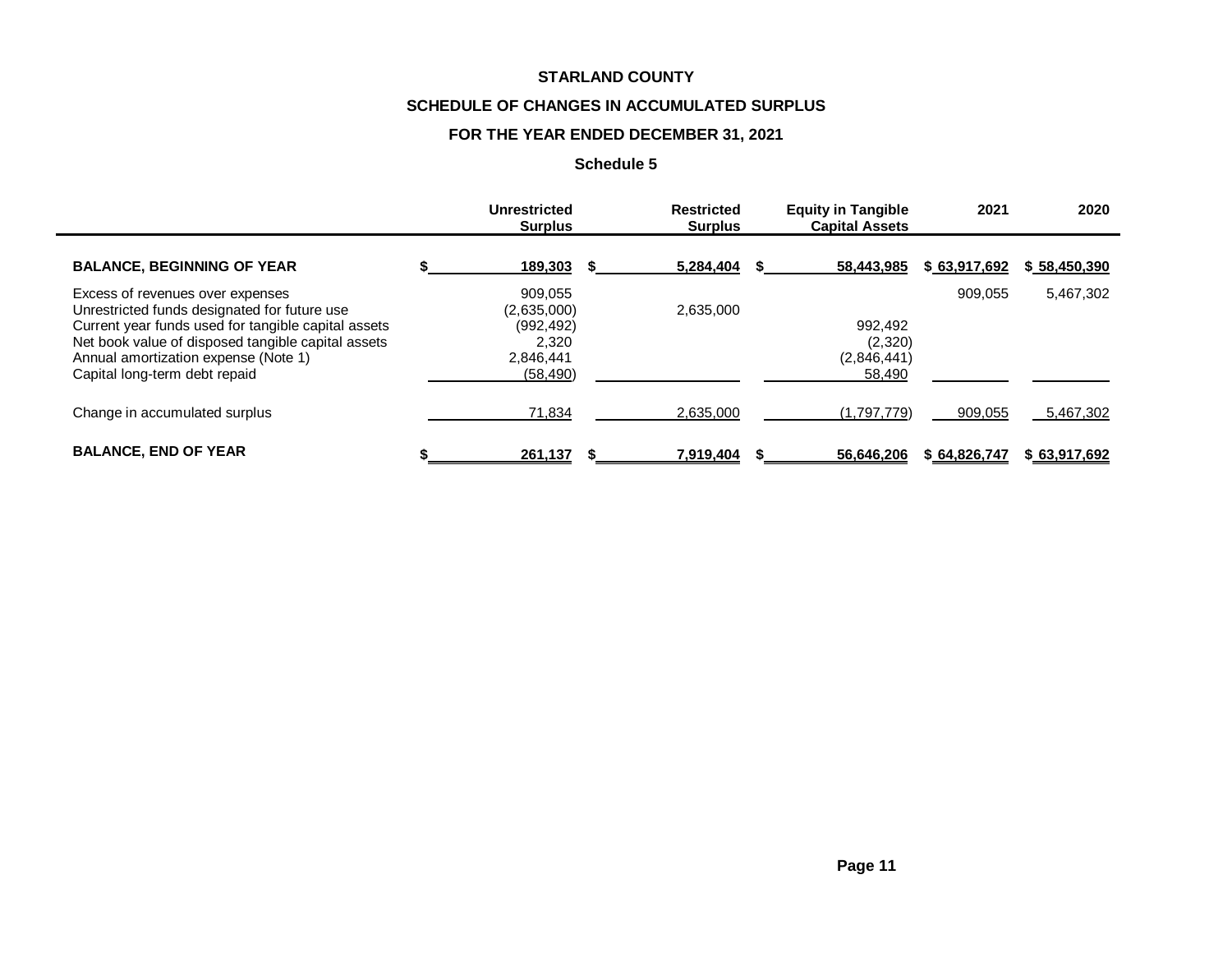# **SCHEDULE OF SEGMENTED DISCLOSURE**

# **FOR THE YEAR ENDED DECEMBER 31, 2021**

|                                                                                                                                                                           | General<br>Government                                                   |   | <b>Protective</b><br><b>Services</b> | Transportation<br><b>Services</b> |    | Environmental<br><b>Services</b> |      | <b>Public Health</b><br>and Welfare | <b>Planning and</b><br><b>Development</b> | <b>Agricultural</b><br><b>Development</b> | <b>Recreation</b><br>and Culture | <b>Total</b>                                                                 |
|---------------------------------------------------------------------------------------------------------------------------------------------------------------------------|-------------------------------------------------------------------------|---|--------------------------------------|-----------------------------------|----|----------------------------------|------|-------------------------------------|-------------------------------------------|-------------------------------------------|----------------------------------|------------------------------------------------------------------------------|
| <b>REVENUE</b><br>Net municipal taxes<br>User fees and sales of goods<br>Government transfers<br>Investment Income<br>Penalties<br>Licenses and permits<br>Other revenues | \$<br>10,303,048 \$<br>105,783<br>135,599<br>27,318<br>270,685<br>3,563 |   | 43,587<br>260<br>7,250               | \$<br>144,700<br>8,277            | \$ | 492,881                          | \$   | 9,250<br>109,675                    | \$<br>77,914<br>20,000                    | \$<br>39,356<br>183,907                   | \$<br>220,148                    | \$10,303,048<br>1,133,619<br>429,181<br>27,318<br>270,685<br>3,823<br>35,527 |
|                                                                                                                                                                           | 10,845,996                                                              |   | 51,097                               | 152,977                           |    | 492,881                          |      | 118,925                             | 97,914                                    | 223,263                                   | 220,148                          | 12,203,201                                                                   |
| <b>EXPENSES</b>                                                                                                                                                           |                                                                         |   |                                      |                                   |    |                                  |      |                                     |                                           |                                           |                                  |                                                                              |
| Salaries and wages<br>Contract and general services<br>Purchases from other                                                                                               | 1,198,949<br>446,379                                                    |   | 719.094<br>120,773                   | 2,392,009<br>675,707              |    | 101,009<br>65,378                |      | 21,331<br>8,823                     | 3,075<br>2,731                            | 358,423<br>23,366                         | 185,122<br>47,950                | 4,979,012<br>1,391,107                                                       |
| governments<br>Goods and supplies<br>Provision for allowance                                                                                                              | 1,900<br>114.020<br>1,355,940                                           |   | 92,886<br>108,456                    | 1,563<br>1,121,468                |    | 427,975                          |      |                                     | 31,829                                    | 100.180                                   | 55,671                           | 96,349<br>1,959,599<br>1,355,940                                             |
| Transfers to organizations<br>Bank charges and interest<br>Interest on capital long-term                                                                                  | 110,334<br>16,335                                                       |   | 9,000                                | 3,658                             |    | 99,879                           |      | 129,657                             |                                           | 500                                       | 156,339                          | 505,709<br>16,335<br>3,658                                                   |
| Interest on operating long-term<br>Loss on disposal of tangible                                                                                                           |                                                                         |   |                                      |                                   |    |                                  |      |                                     |                                           | 16,834                                    |                                  | 16,834                                                                       |
| capital assets<br>Other expenses                                                                                                                                          | 4,310                                                                   |   |                                      | 2,320                             |    |                                  |      |                                     |                                           |                                           |                                  | 2,320<br>4,310                                                               |
|                                                                                                                                                                           | 3,248,167                                                               |   | 1,050,209                            | 4,196,725                         |    | 694,241                          |      | 159,811                             | 37,635                                    | 499,303                                   | 445,082                          | 10,331,173                                                                   |
| <b>EXCESS (SHORTFALL) OF</b><br><b>REVENUE OVER EXPENSES,</b><br><b>BEFORE AMORTIZATION</b>                                                                               |                                                                         |   |                                      |                                   |    |                                  |      |                                     |                                           |                                           |                                  |                                                                              |
| <b>AND OTHER</b>                                                                                                                                                          | 7,597,829                                                               |   | (999, 112)                           | (4,043,748)                       |    | (201, 360)                       |      | (40, 886)                           | 60,279                                    | (276,040)                                 | (224, 934)                       | 1,872,028                                                                    |
| Government transfers for capital<br>Amortization expense                                                                                                                  | (97, 363)                                                               |   | (142, 171)                           | 1,474,631<br>(1,987,683)          |    | 245,584<br>(345, 461)            |      |                                     |                                           | (34, 134)                                 | (76, 376)                        | 1,720,215<br>(2,683,188)                                                     |
| <b>EXCESS (SHORTFALL) OF</b><br><b>REVENUE OVER EXPENSES</b>                                                                                                              | 7,500,466<br>\$                                                         | S | (1, 141, 283)                        | (4,556,800)<br>\$                 | S  | (301, 237)                       | - \$ | (40, 886)                           | \$<br>60,279                              | (310, 174)<br>\$                          | \$<br>(301, 310)                 | 909,055<br>\$                                                                |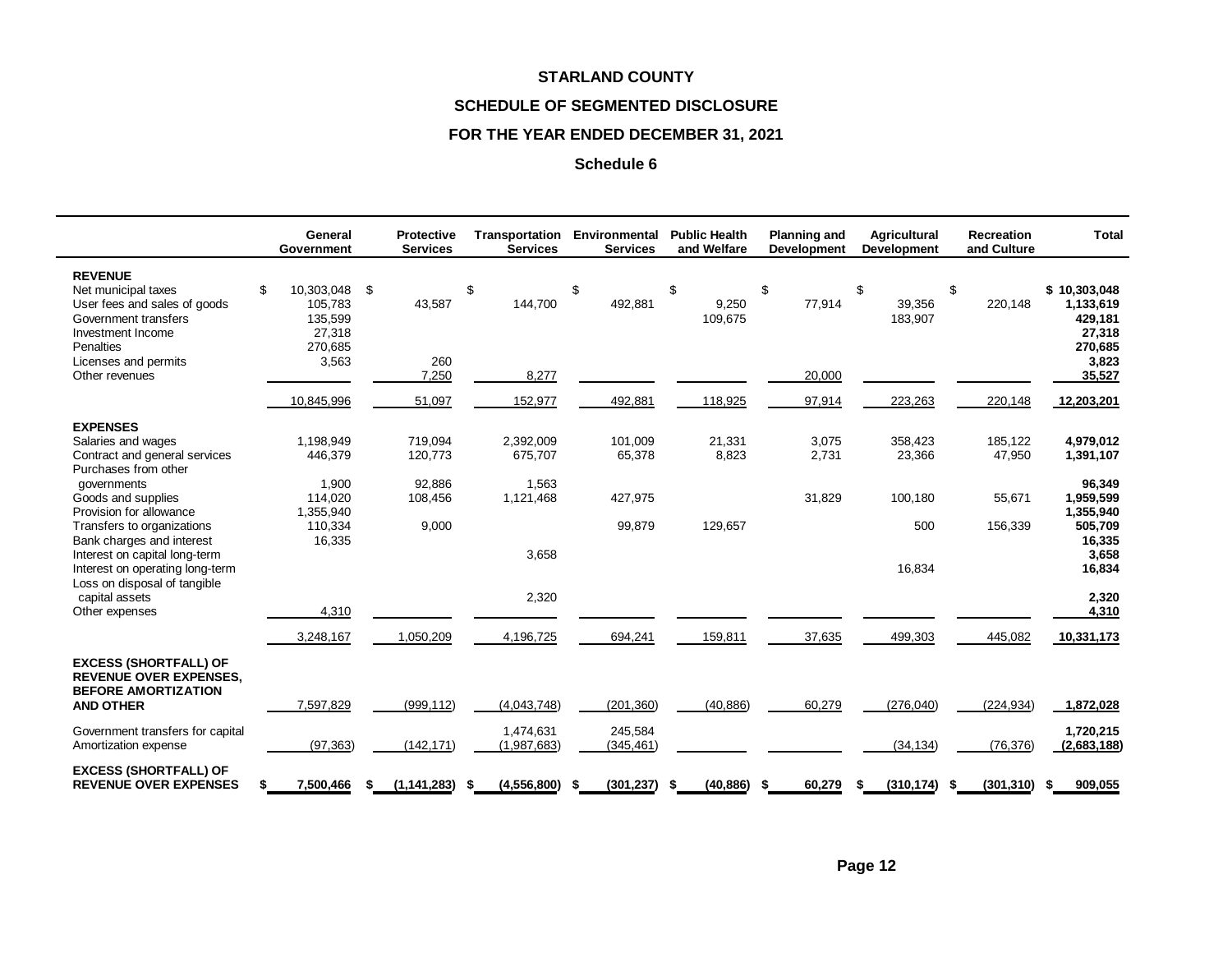#### **NOTES TO FINANCIAL STATEMENTS**

#### **DECEMBER 31, 2021**

# **1. SIGNIFICANT ACCOUNTING POLICIES**

The financial statements of Starland County (the "County") are the representations of management prepared in accordance with generally accepted accounting principles for local governments established by the Public Sector Accounting Board of the Chartered Professional Accountants of Canada. Significant aspects of the accounting polices adopted by the County are as follows:

#### **a) Reporting Entity**

The financial statements reflect the assets, liabilities, revenues and expenditures, changes in fund balances and change in financial position of the reporting entity. This entity is comprised of the municipal operations plus all of the organizations that are owned or controlled by the County and are, therefore, accountable to the County council for the administration of their financial affairs and resources.

The schedule of taxes levied also includes requisitions for education, health, social and other external organizations that are not part of the municipal reporting entity.

The statements exclude trust assets that are administered for the benefit of external parties. Interdepartmental and organizational transactions and balances are eliminated.

#### **b) Basis of Accounting**

The financial statements are prepared using the accrual basis of accounting. The accrual basis of accounting records revenue as it is earned and measurable. Expenses are recognized as they are incurred and measurable based upon receipt of goods or services and/or the legal obligation to pay.

Funds from external parties and earnings thereon restricted by agreement or legislation are accounted for as deferred revenue until used for the purpose specified.

Government transfers, contributions and other amounts are received from third parties pursuant to legislation, regulation or agreement and may only be used for certain programs, in the completion of specific work, or for the purchase of tangible capital assets. In addition, certain user charges and fees are collected for which the related services have yet to be performed. Revenue is recognized in the period when the related expenses are incurred, services performed or the tangible capital assets are acquired.

#### **c) Use of Estimates**

The preparation of financial statements in conformity with Canadian generally accepted accounting principles requires management to make estimates and assumptions that affect the reported amount of assets and liabilities and disclosure of contingent assets and liabilities at the date of the financial statements, and the reported amounts of revenue and expenditure during the period. Where measurement uncertainty exists, the financial statements have been prepared within reasonable limits of materiality. Actual results could differ from those estimates.

Significant financial statement areas requiring the use of management estimates include:

- Employee benefits obligations;
- Useful life of tangible capital assets;
- Gravel pit reclamation payable; and
- · Accrued liabilities.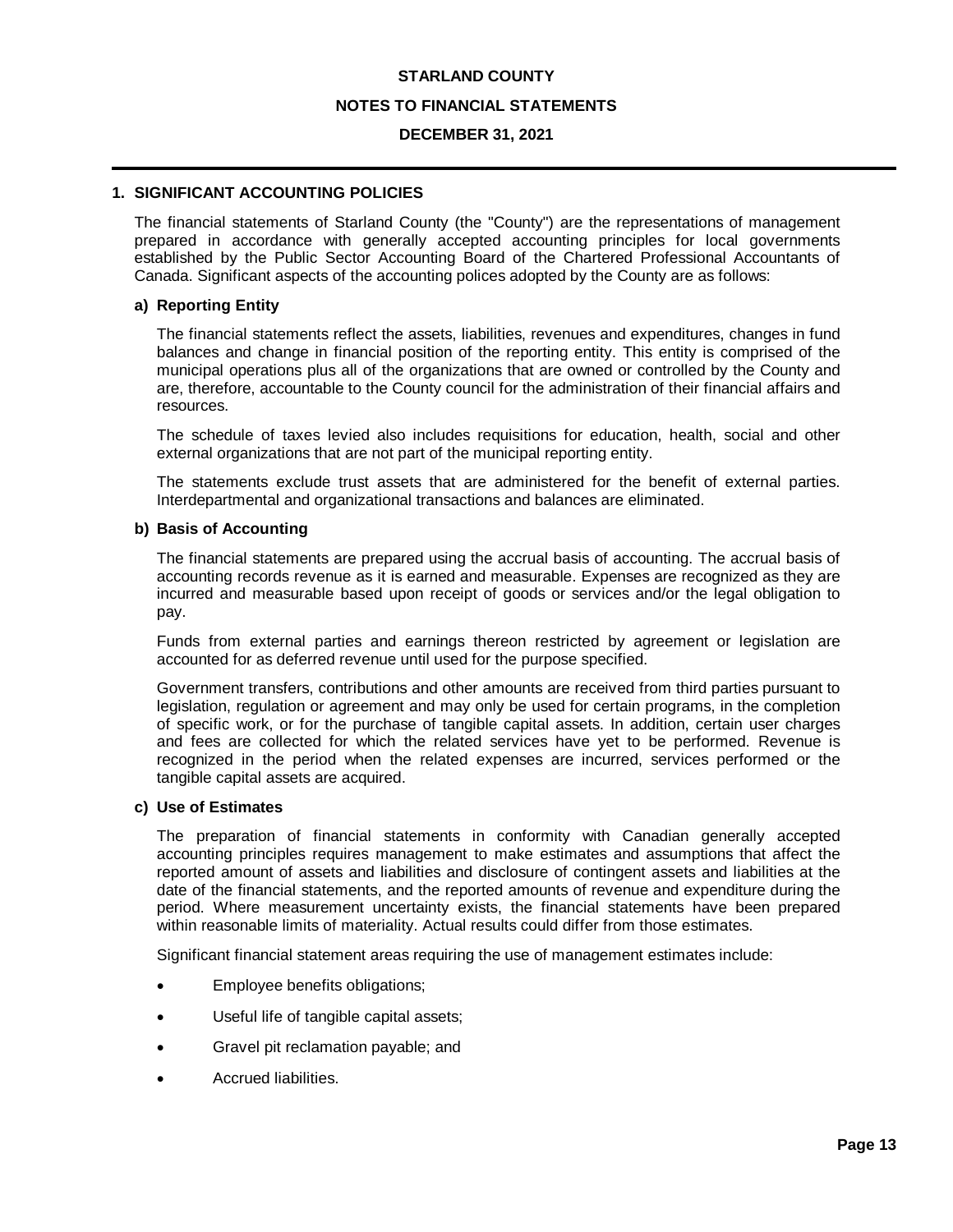#### **NOTES TO FINANCIAL STATEMENTS**

## **DECEMBER 31, 2021**

# **1. SIGNIFICANT ACCOUNTING POLICIES** (continued)

#### **d) Valuation of Financial Assets and Liabilities**

| The County's financial assets and liabilities are measured as follows: |                                        |
|------------------------------------------------------------------------|----------------------------------------|
| Financial statement component                                          | Measurement                            |
| Cash                                                                   | Cost and amortized cost                |
| Short-term investments                                                 | Amortized cost                         |
| Trade and other receivables                                            | Lower of cost or net recoverable value |
| Land inventory held for resale                                         | Lower of cost or net recoverable value |
| Investments                                                            | Fair value and amortized cost          |
| Accounts payable and accrued liabilities                               | Cost                                   |
| Deferred revenue                                                       | Cost                                   |
| Employee benefit obligations                                           | Cost                                   |
| Bank indebtedness and long-term debt                                   | Amortized cost                         |
| Gravel pit reclamation payable                                         | Amortized cost                         |

#### **e) Cash and Cash Equivalents**

Cash and cash equivalents are comprised of cash on deposits with financial institutions and highly liquid investments.

#### **f) Investments**

Investments are recorded at amortized cost.

#### **g) Long-term debt**

Long-term debt is initially recognized net of any premiums, discounts, fees and transactions costs, with interest expense recognized using the effective interest method. Long-term debt is subsequently measured at amortized cost.

#### **h) Requisition Over-levy and Under-levy**

Over-levies and under-levies arise from the difference between the actual property tax levy made to cover each requisition and the actual amount requisitioned.

If the actual levy exceeds the requisition, the over-levy is accrued as a liability and property tax revenue is reduced. Where the actual levy is less than the requisition amount, the under-levy is accrued as a receivable and as property tax revenue.

Requisition tax rates in the subsequent year are adjusted for any over-levies or under-levies of the prior year.

#### **i) Land Inventories Held for Resale**

Land held for resale is recorded at the lower of cost or net realizable value. Cost includes costs for land acquisition and improvements required to prepare the land for servicing such as clearing, stripping and levelling charges. Related development costs incurred to provide infrastructure such as water and wastewater services, roads, sidewalks and street lighting are recorded as tangible capital assets under the respective function.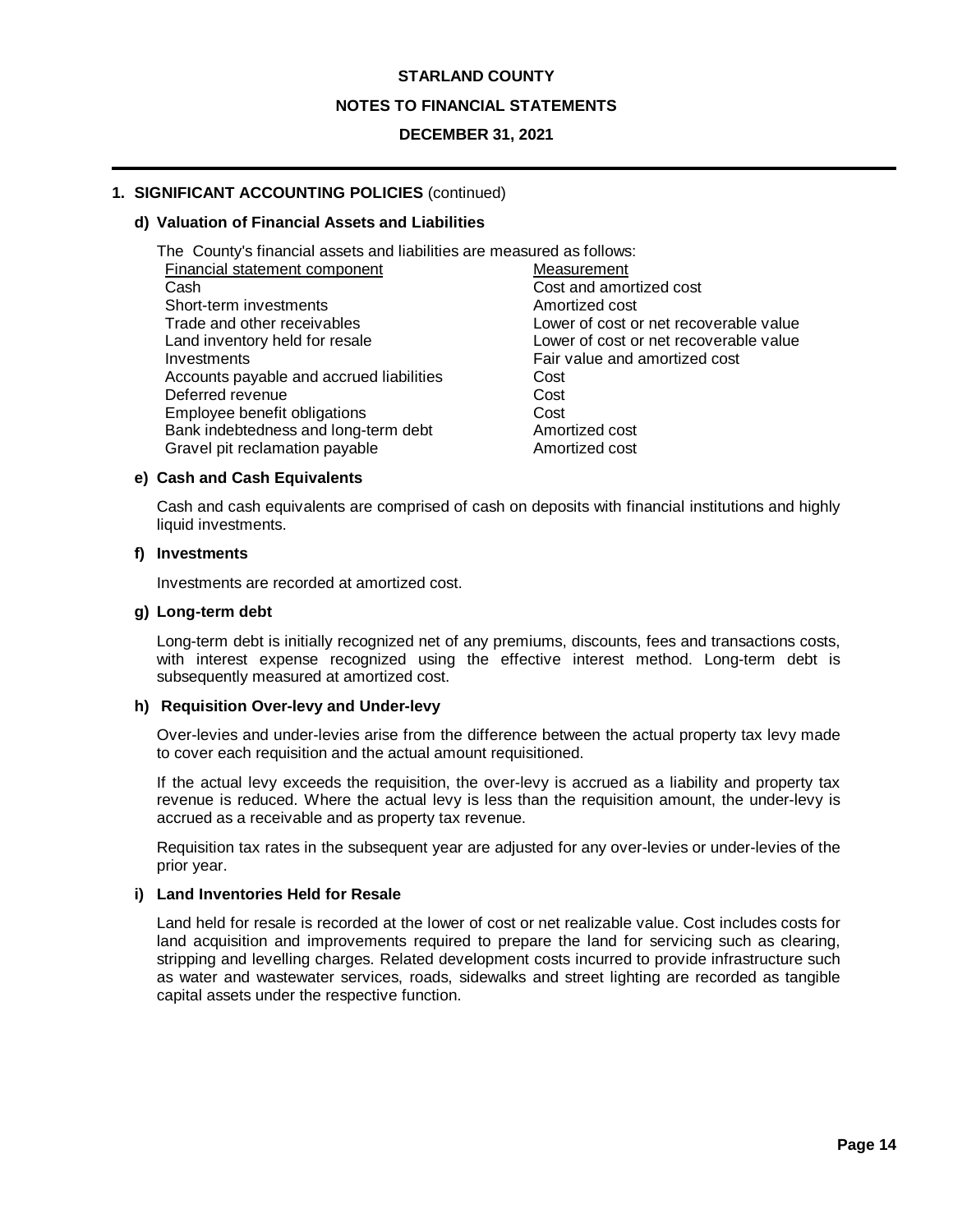#### **NOTES TO FINANCIAL STATEMENTS**

#### **DECEMBER 31, 2021**

#### **1. SIGNIFICANT ACCOUNTING POLICIES** (continued)

### **j) Tax Revenue**

Tax revenues are recognized when the tax has been authorized by bylaw and the taxable event has occurred. Requisitions operate as a flow through and are excluded from municipal revenue.

In the event that the prepaid amounts are applied against the related borrowings, the deferred revenue is amortized to revenue by an amount equal to the debt repayment.

#### **k) Contaminated Sites Liability**

Contaminated sites are a result of contamination being introduced into air, soil, water or sediment of a chemical, organic or radioactive material or live organism that exceeds an environmental standard. The liability is recorded net of any expected recoveries. A liability for remediation of a contaminated site is recognized when the County is either directly responsible or accepts responsibility and is management's estimate of the cost of post-remediation including operation, maintenance and monitoring.

#### **l) Revenue Recognition**

Revenue from transactions with no performance obligation is recognized at realizable value when the County has the authority to claim or retain an inflow of economic resources and identifies a past transaction or event giving rise to an asset.

Revenue from transactions with performance obligations is recognized as the performance obligations are satisfied by providing the promised goods or services to the payor. User fees are recognized over the period of use, sales of goods are recognized when goods are delivered. Licenses and permits with a single performance obligation at a point in time are recognized as revenue on issuance, those which result in a continued performance obligation over time are recognized over the period of the license or permit as the performance obligation is satisfied.

#### **m) Government Transfers**

Government transfers are the transfer of assets from senior levels of government that are not the result of an exchange transaction, are not expected to be repaid in the future, or the result of a direct financial return.

Government transfers are recognized in the financial statements as revenue in the period in which events giving rise to the transfer occur, providing the transfers are authorized, any eligibility criteria have been met, and reasonable estimates of the amounts can be determined.

#### **n) Contributions**

Contributions received from third parties are recognized as revenue when the related expenditures have been incurred.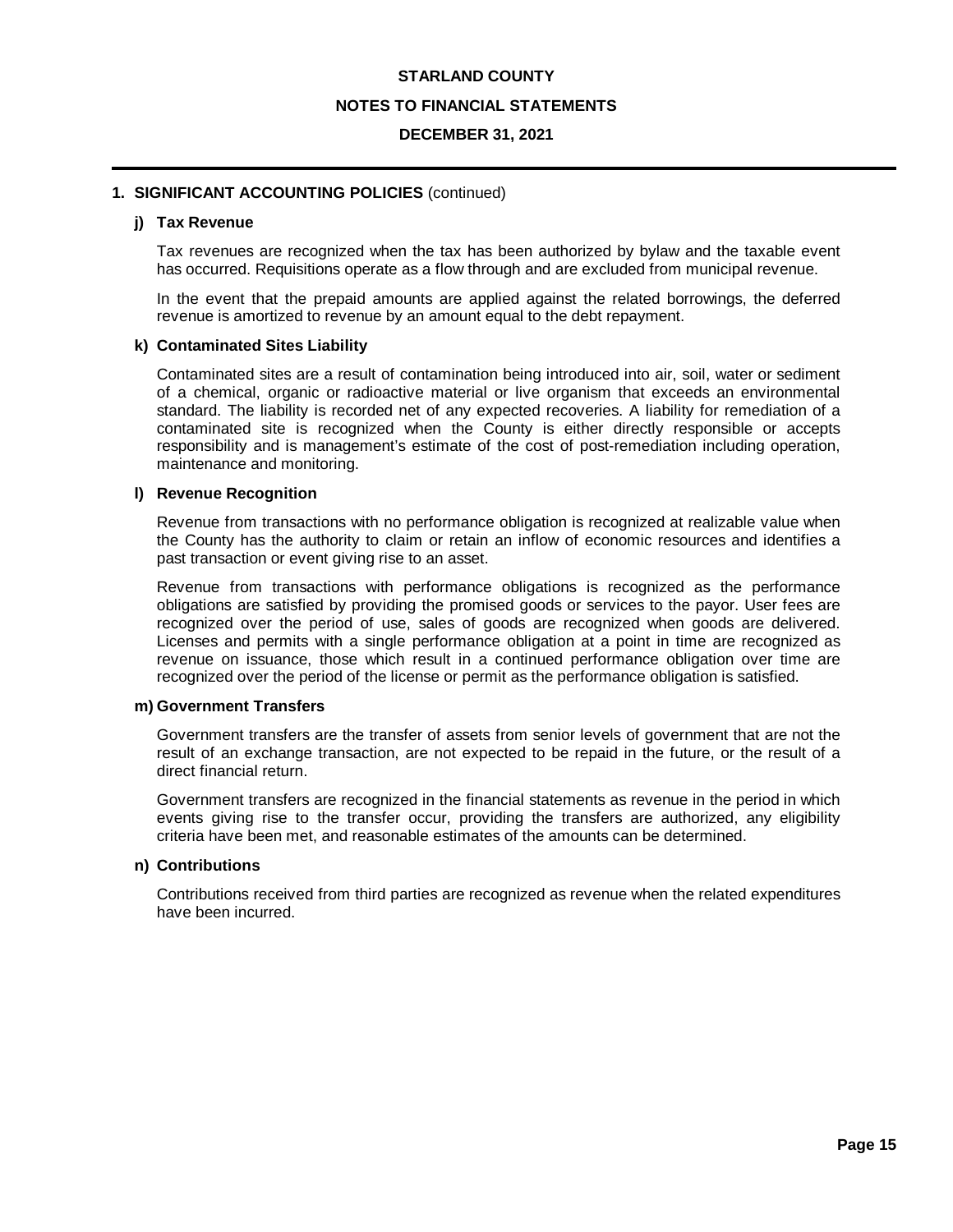#### **NOTES TO FINANCIAL STATEMENTS**

### **DECEMBER 31, 2021**

## **1. SIGNIFICANT ACCOUNTING POLICIES** (continued)

#### **o) Non-Financial Assets**

Non-financial assets are not available to discharge existing liabilities and are held for use in the provision of services. They have useful lives extending beyond the current year and are not intended for sale in the normal course of operations. The change in non-financial assets during the year, together with the excess of revenues over expenses, provides the Change in Net Financial Assets (Debt) for the year.

## **i. Tangible Capital Assets**

Tangible capital assets are recorded at cost which includes all amounts that are directly attributable to acquisition, construction, development or betterment of the asset. The cost, less residual value, of the tangible capital assets is amortized on a straight-line basis over the estimated useful life as follows:

| Land improvements             | 10 to 45 |
|-------------------------------|----------|
| <b>Buildings</b>              | 25 to 50 |
| <b>Engineering structures</b> |          |
| Water system                  | 45 to 75 |
| Wastewater system             | 45 to 75 |
| Other engineered structures   | 5 to 75  |
| Machinery and equipment       | 5 to 40  |
| Vehicles                      | 10 to 40 |

In the year of acquisition of a tangible capital asset, annual amortization is charged based on the number of months owned. In the year of disposition of a tangible capital asset, annual amortization is based on the number of months owned. Assets under construction are not amortized until the asset is available for productive use.

The County accounts for amortization that relates to self-construction of tangible capital assets within the segmented expense to which it applies. During the year, the County included \$163,252 (2020 - \$0) within its segmented disclosure.

## **ii. Contributions of Tangible Capital Assets**

Tangible capital assets received as contributions are recorded at fair value at the date of receipt and also are recorded as revenue.

#### **iii. Leases**

Leases are classified as capital or operating leases. Leases which transfer substantially all of the benefits and risks incidental to ownership of property are accounted for as capital leases. All other leases are accounted for as operating leases and the related lease payments are charged to expenses as incurred.

#### **iv. Inventories**

Inventories held for consumption are recorded at the lower of cost and replacement cost.

## **v. Cultural and Historical Tangible Capital Assets**

Works of art for display are not recorded as tangible capital assets but are disclosed.

**YEARS**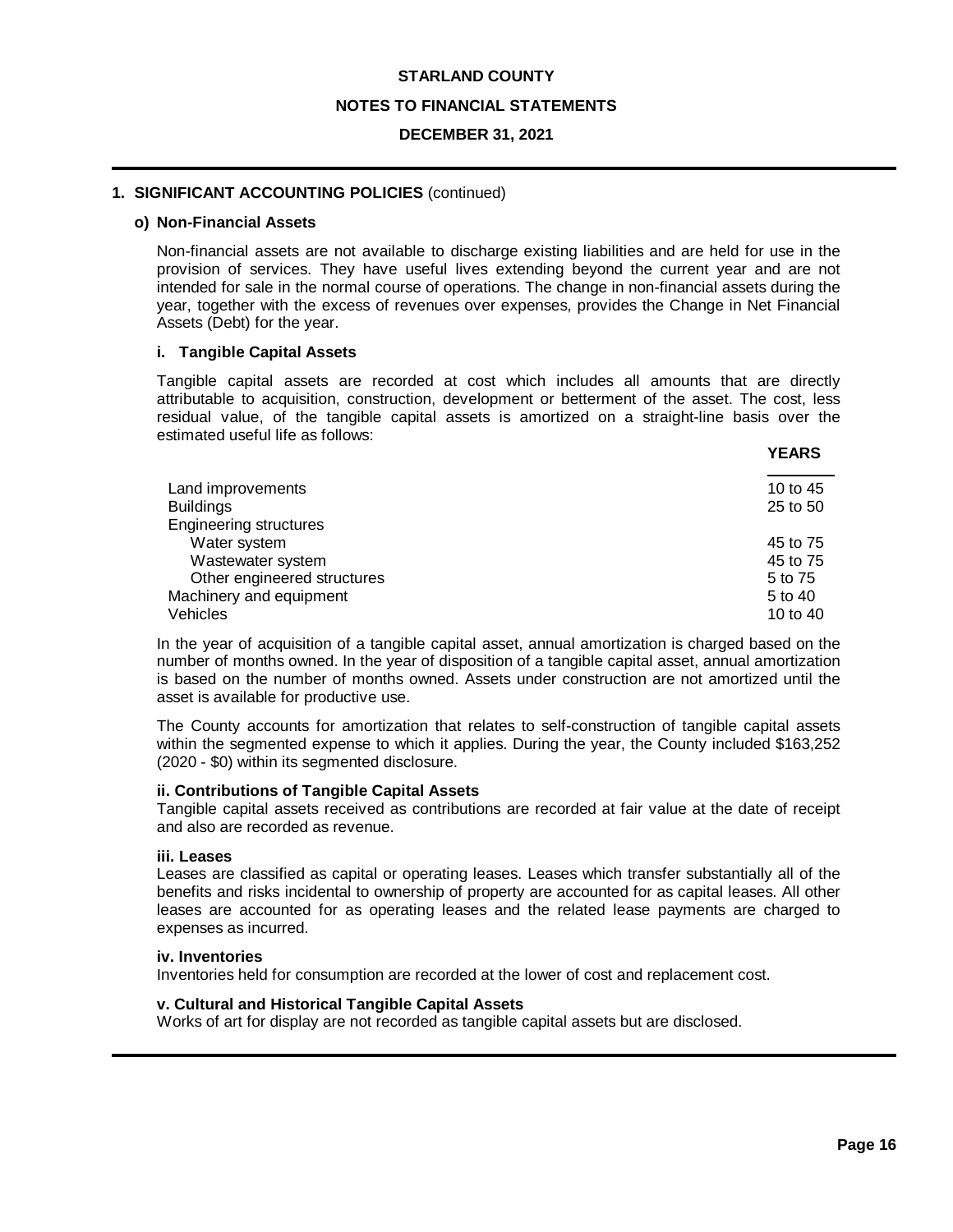#### **NOTES TO FINANCIAL STATEMENTS**

## **DECEMBER 31, 2021**

## **2. CASH AND TEMPORARY INVESTMENTS**

|                               | 2021                     |      | 2020             |
|-------------------------------|--------------------------|------|------------------|
| Cash<br>Temporary investments | \$<br>8,708,969<br>2,636 | - \$ | 805,767<br>2,622 |
|                               | 8,711,605                |      | 808,389          |

The County earns interest on its account deposits at rates between prime rate less 1.9% and prime rate less 1.55%. All deposits are highly liquid and redeemable within 90 days or less.

The County received certain Alberta Government grants that are restricted in their use and are to be utilized as funding for certain projects. Since certain projects have not been completed for which this restricted funding has been received, \$988,760 (2020 - \$308,264) of the cash and temporary investments are not available for general use by the County.

The County has available to it an operating line of credit with ATB Financial, having an authorized limit of \$10,000,000, which bears interest at prime rate. As of year-end, no amount was drawn on this line of credit.

## **3. TAXES AND GRANTS IN PLACE OF TAXES RECEIVABLE**

|                                               | 2021        | 2020        |
|-----------------------------------------------|-------------|-------------|
| Current taxes and grants in place receivables | 2,413,330   | 3,048,006   |
| Arrears taxes                                 | 863,336     | 776,419     |
|                                               | 3,276,666   | 3,824,425   |
| Less: allowance for doubtful accounts         | (1,792,481) | (1,052,267) |
|                                               | l.484.185   | 2,772,158   |

# **4. INVESTMENTS**

|                                                      |   | 2021 |  | 2020    |      |         |
|------------------------------------------------------|---|------|--|---------|------|---------|
|                                                      |   |      |  | Market  |      | Market  |
|                                                      |   | Cost |  | Value   | Cost | Value   |
| Other institutional and private<br>corporation bonds | w |      |  | 262,850 |      | 215.872 |

Starland County received 3,653 common shares in Sun Life Financial Inc. (formerly Clarica) as part of the demutualization of the life insurance held on a number of their employees. These shares have a cost base of zero and at year-end has a fair market value of \$253,738 (2020 - \$206,760).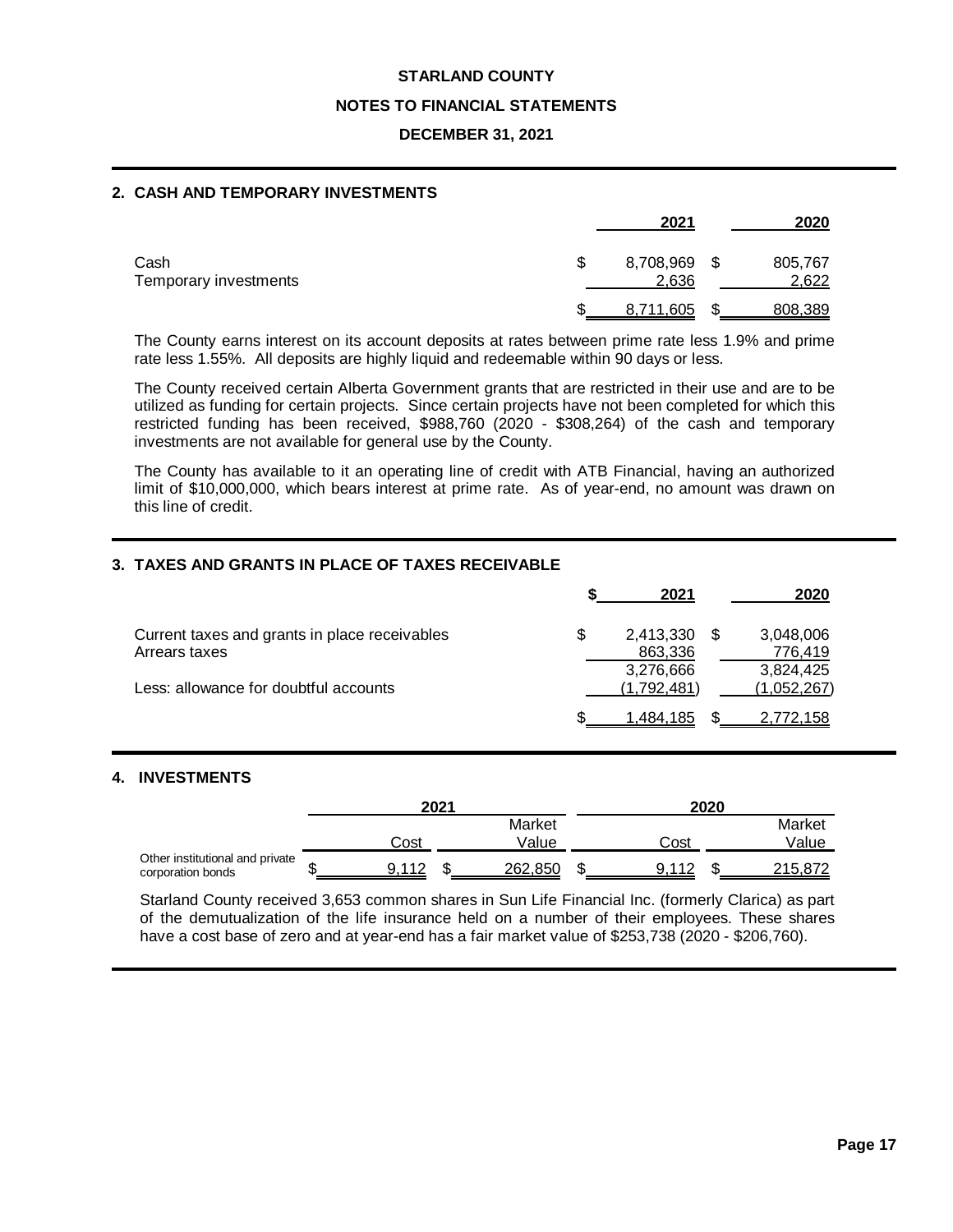#### **NOTES TO FINANCIAL STATEMENTS**

## **DECEMBER 31, 2021**

### **5. ACCOUNTS PAYABLE AND ACCRUED LIABILITIES**

|                                                                                  | 2021                                | 2020                        |  |
|----------------------------------------------------------------------------------|-------------------------------------|-----------------------------|--|
| Trade accounts payable<br><b>Accrued liabilities</b><br>Due to other governments | \$<br>225,054<br>238,794<br>117,505 | 180,103<br>11,367<br>36,894 |  |
|                                                                                  | 581,353                             | 228.364                     |  |

### **6. DEFERRED REVENUE**

|                                                                                                                                                                                                       | 2021                                        |     | 2020                                           |
|-------------------------------------------------------------------------------------------------------------------------------------------------------------------------------------------------------|---------------------------------------------|-----|------------------------------------------------|
| Alberta Municipal Sustainability Initiative<br>Canada Community-Building Fund<br><b>Family and Community Support Services</b><br>Unearned revenues and donations<br><b>Municipal Stimulus Program</b> | \$<br>704.269<br>260,556<br>21.935<br>2,000 | -SS | 321.640<br>265,945<br>7.319<br>2,000<br>33,000 |
|                                                                                                                                                                                                       | 988.760                                     |     | 629,904                                        |

# **Alberta Municipal Sustainability Initiative**

Provincial government funding was received in the current and prior years to undertake certain eligible infrastructure expenditures within Starland County that have not yet been expended.

#### **Canada Community-Building Fund**

Federal and Provincial government funding was received in the current year to undertake certain eligible infrastructure expenditures within Starland County that has not yet been expended.

#### **Family and Community Support Services**

Certain provincial government funding was received to undertake certain social programs and related expenditures with in the County which have not yet been expended.

# **7. EMPLOYEE BENEFIT OBLIGATIONS**

|                           | 2021    |  |         |
|---------------------------|---------|--|---------|
| Vested sick leave payable | 660.939 |  | 585.608 |

The vested sick leave liability is comprised of paid sick days that employees have not used and are being deferred to future years.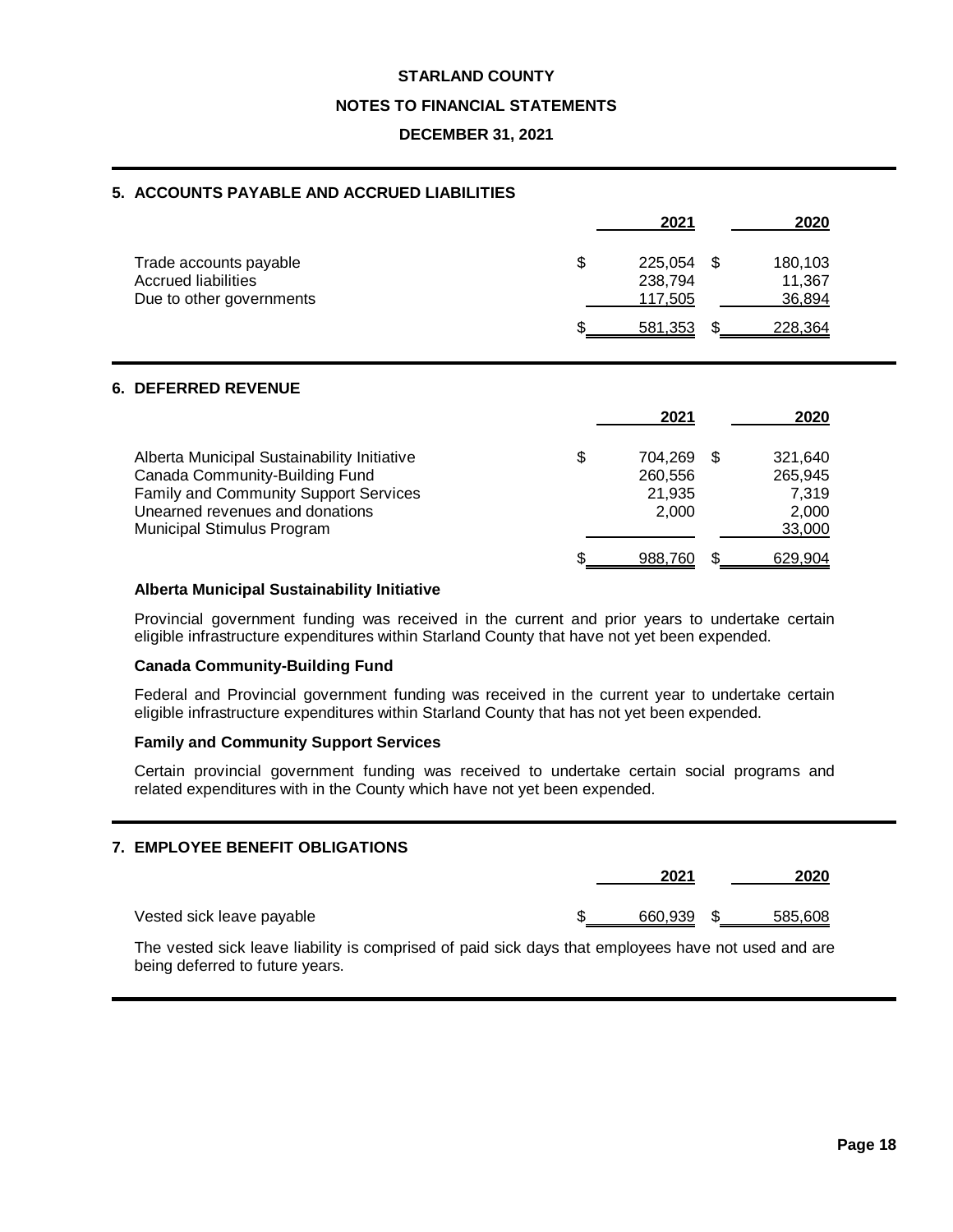#### **NOTES TO FINANCIAL STATEMENTS**

## **DECEMBER 31, 2021**

## **8. LONG TERM DEBT**

|                                                                             |               |      | 2021                 |      | 2020      |
|-----------------------------------------------------------------------------|---------------|------|----------------------|------|-----------|
| Tax supported debentures - capital<br>Tax supported debentures - operating  |               | \$   | 541.510<br>2,500,000 | \$   |           |
|                                                                             |               |      | 3,041,510            | \$   |           |
| The current portion of the long-term debt amounts to \$217,726 (2020 - \$0) |               |      |                      |      |           |
| 2022                                                                        | \$<br>217,726 | - \$ | 62,642               | - \$ | 280,368   |
| 2023                                                                        | 221,367       |      | 59,001               |      | 280,368   |
| 2024                                                                        | 225.077       |      | 55.291               |      | 280,368   |
| 2025                                                                        | 228,856       |      | 51,512               |      | 280,368   |
| 2026                                                                        | 170,827       |      | 47.661               |      | 218,488   |
| Thereafter                                                                  | 1,977,657     |      | 371,452              |      | 2,349,109 |
|                                                                             | 3,041,510     |      | 647,559              | \$   | 3,689,069 |

Debenture debt is repayable to the Province of Alberta, bears interest at rates of 1.13% and 2.297% and matures in June 2026 and September 2041.

Debenture debt is issued on the credit and security of the County at large.

Interest on long-term debt amounted to \$20,492 (2020 - \$0).

The County's total cash payments for interest in 2021 were \$3,390 (2020 - \$0).

## **9. DEBT LIMITS**

Section 276(2) of the Municipal Government Act requires that debt and debt limits as defined by Alberta Regulation 255/00 for Starland County be disclosed as follows:

|                                        | 2021                          |      | 2020       |
|----------------------------------------|-------------------------------|------|------------|
| Total debt limit<br>Total debt         | \$<br>18,304,802<br>3,041,510 | -SS  | 19,454,850 |
| Amount of debit limit unused           | 15,263,292                    | \$.  | 19,454,850 |
| Debt servicing limit<br>Debt servicing | \$<br>3,050,800<br>280.368    | - \$ | 3.242.475  |
| Amount of debt servicing limit unused  | 2,770,432                     |      | 3,242,475  |

The debt limit is calculated at 1.5 times revenue of the municipality (as defined in Alberta Regulation 255/00) and the debt service limit is calculated at 0.25 times such revenue. Incurring debt beyond these limitations requires approval by the Minister of Municipal Affairs. These thresholds are guidelines used by Alberta Municipal Affairs to identify municipalities that could be at financial risk if further debt is acquired. The calculation taken alone does not represent the financial stability of the municipality. Rather, the financial statements must be interpreted as a whole.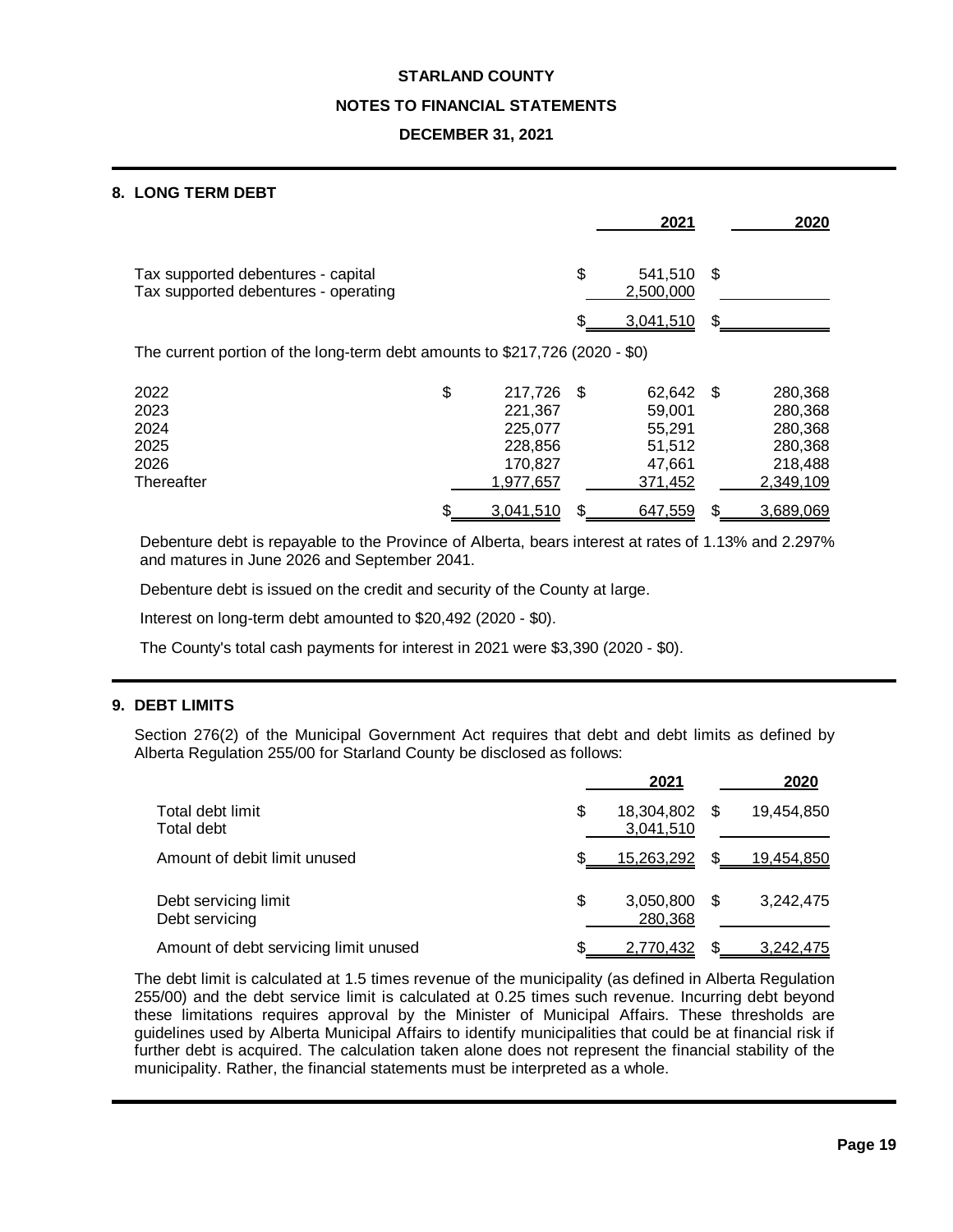#### **NOTES TO FINANCIAL STATEMENTS**

### **DECEMBER 31, 2021**

#### **10.INVENTORY FOR CONSUMPTION**

|                                            | 2021            |      | 2020      |
|--------------------------------------------|-----------------|------|-----------|
| Transportation - gravel                    | \$<br>1,349,774 | - \$ | 1,774,105 |
| Transportation - repairs                   | 341,164         |      | 316,468   |
| Transportation - fuel                      | 78.471          |      | 43,193    |
| Transportation - other                     | 167,538         |      | 141,012   |
| Water - parts and supplies                 | 123,391         |      | 115,942   |
| Sewer - parts and supplies                 | 21,009          |      | 25,297    |
| Agriculture - chemicals and other products | 47,521          |      | 69,162    |
|                                            | 2,128,868       |      | 2,485,179 |

#### **11.GRAVEL RESERVES**

Gravel reserves consist of estimated expenditures relating to gravel to be developed on certain land acquired.

# **12.CONTAMINATED SITES LIABILITY**

During the year, the County did not identify any financial liabilities (2020 - \$0) as a result of contaminated sites.

#### **13.EQUITY IN TANGIBLE CAPITAL ASSETS**

|                                                                                        | 2021                                           | 2020                          |
|----------------------------------------------------------------------------------------|------------------------------------------------|-------------------------------|
| Tangible capital assets<br>Accumulated amortization<br>Capital long-term debt (Note 8) | 111,538,091 \$<br>(54, 350, 375)<br>(541, 510) | 109,958,679<br>(51, 514, 694) |
|                                                                                        | 56,646,206                                     | 58,443,985                    |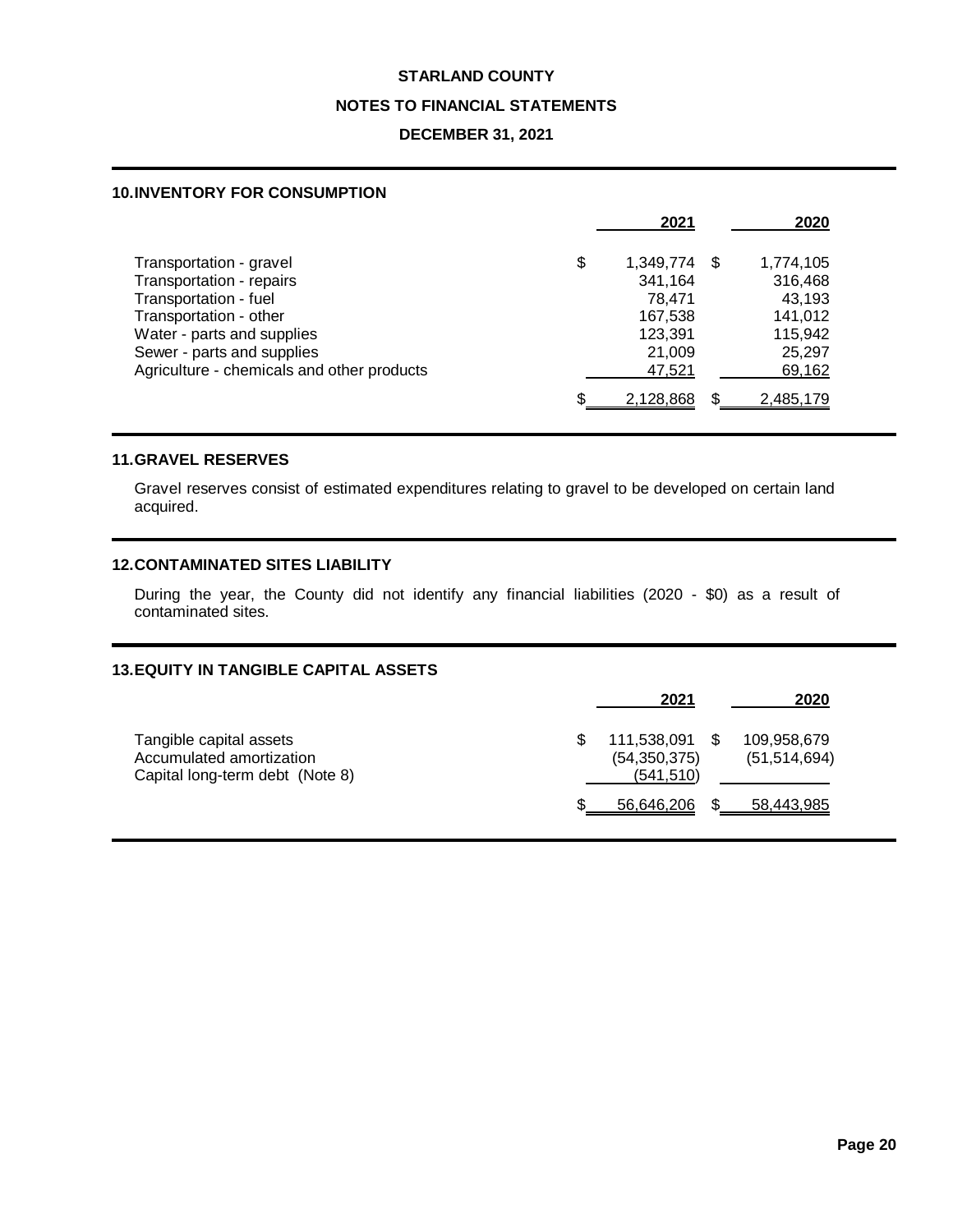#### **NOTES TO FINANCIAL STATEMENTS**

#### **DECEMBER 31, 2021**

#### **14.ACCUMULATED SURPLUS**

|                                                                                    | 2021                              | 2020                            |
|------------------------------------------------------------------------------------|-----------------------------------|---------------------------------|
| Unrestricted surplus<br>Internally restricted surplus:                             | \$<br>261,137                     | \$<br>189,303                   |
| Operating:<br>Administrative<br>Fire<br>Roads, streets, walks and lighting         | 2,367<br>39,512<br>600            | 2,367<br>39,512<br>600          |
| Operating contingencies<br>Capital:<br>Administrative                              | 2,164,307                         | 2,164,307                       |
| Fire<br>Roads, streets, walks and lighting                                         | 75,000<br>817,921<br>1,639,697    | 75,000<br>782,921<br>1,639,697  |
| Wastewater<br>General contingencies<br>Equity in tangible capital assets (Note 13) | 30,000<br>3,150,000<br>56,646,206 | 30,000<br>550,000<br>58,443,985 |
|                                                                                    | 64,826,747                        | 63,917,692                      |

#### **15.SEGMENTED DISCLOSURE**

Starland County provides a range of services to its ratepayers. For each reported segment, revenues and expenses represents both amounts that are directly attributable to the segment and amounts that are allocated on a reasonable basis. The accounting policies used in these segments are consistent with the following in the preparation of the financial statements as disclosed in Note 1.

Refer to Schedule of Segmented Disclosure (Schedule 6)

General government includes council and other legislative and general administrative. Protective services includes police, fire, disaster and emergency measures, and bylaw enforcement. Transportation includes roads, streets, walks and lighting. Environmental services includes water supply and distribution, wastewater treatment and disposal, and waste management. Public health and welfare includes family and community support and cemeteries and crematoriums. Planning and development includes land use planning, zoning and development and land, housing and building rentals. Agricultural development includes agricultural development. Recreation and culture includes parks and recreation and libraries, museums and halls.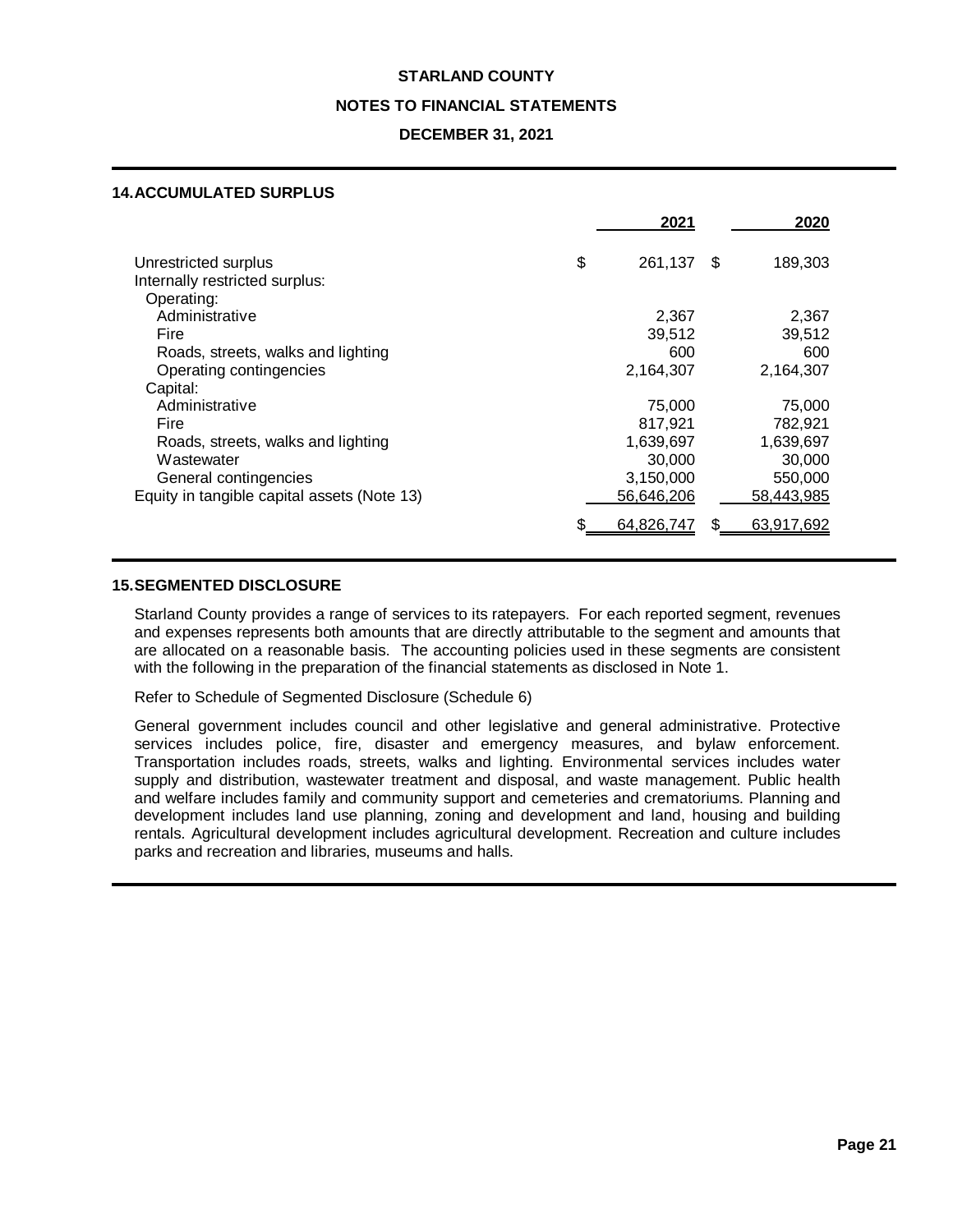# **NOTES TO FINANCIAL STATEMENTS**

## **DECEMBER 31, 2021**

# **16.BUDGET DATA**

The unaudited budget data presented in these financial statements is based upon the 2021 operating and capital budgets approved by Council. Amortization was not contemplated on development of the budget and, as such, has not been included. The chart below reconciles the approved budget to the budget figures reported in these financial statements.

|                                                                        | <b>Budget Amount</b> |                                             |  |
|------------------------------------------------------------------------|----------------------|---------------------------------------------|--|
| <b>Revenue</b>                                                         |                      |                                             |  |
| Operating budget<br>Capital budget<br>Less:                            | \$                   | 12,411,491<br>2,367,939                     |  |
| Transfer to other funds<br>Proceeds on debt issue                      |                      | (735,000)<br>(600,000)                      |  |
| Total revenues                                                         |                      | 13,444,430                                  |  |
| <b>Expenses</b>                                                        |                      |                                             |  |
| Operating budget<br>Capital budget<br>Less:                            |                      | 12,219,064<br>2,363,000                     |  |
| Transfer to other funds<br>Capital expenses<br>Debt principal payments |                      | (735,000)<br>(1,863,000)<br><u>(60,000)</u> |  |
| Total expenses                                                         |                      | 11,924,064                                  |  |
| <b>Excess of revenue over expenses</b>                                 |                      | 1,520,366                                   |  |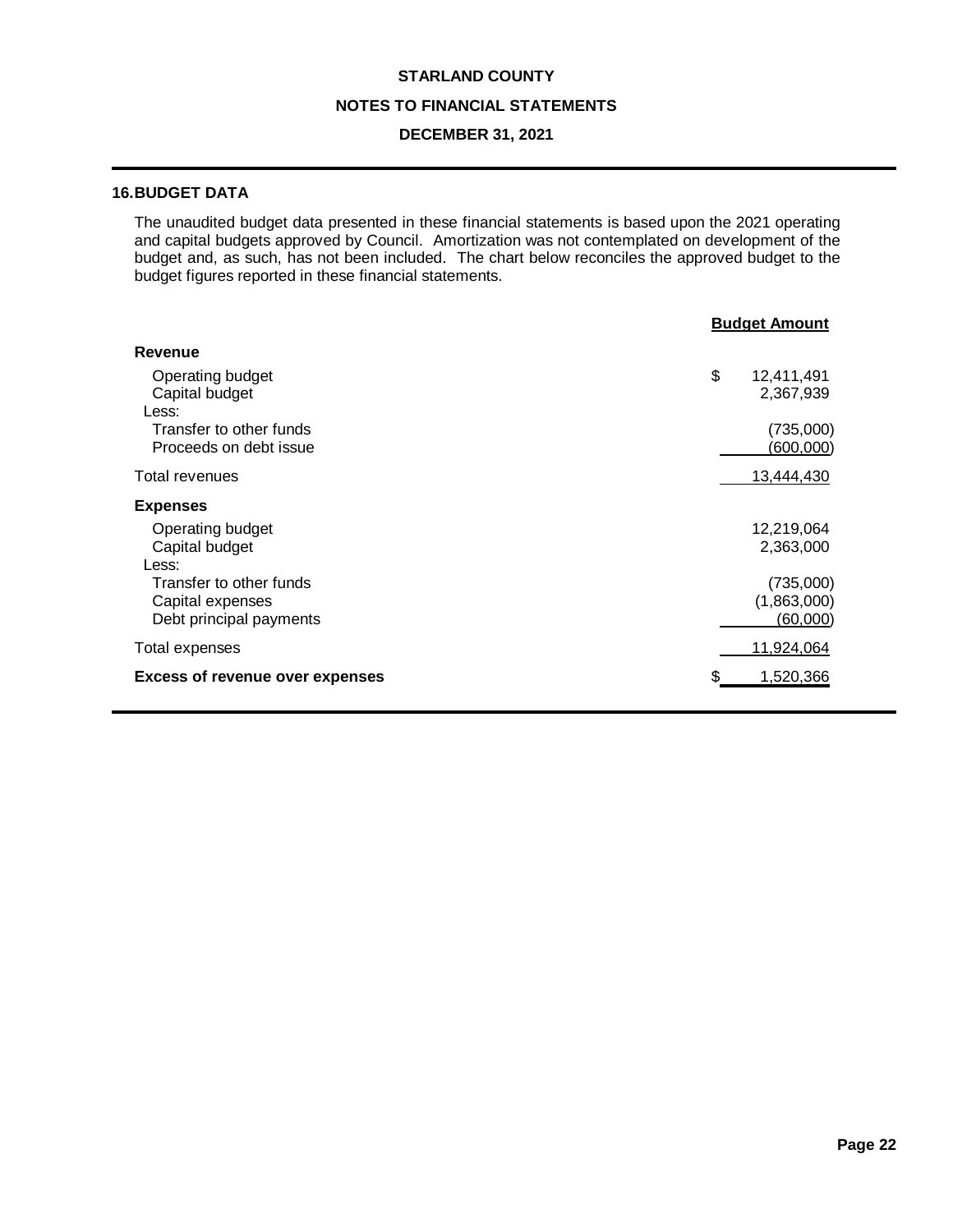#### **NOTES TO FINANCIAL STATEMENTS**

### **DECEMBER 31, 2021**

## **17.SALARY AND BENEFITS**

Disclosure of salaries and benefits for municipal officials, the chief administrative officer and designated officers as required by Alberta Regulation 313/2000 is as follows:

|                                   | 2021 |         |      |                            |   | 2020      |         |
|-----------------------------------|------|---------|------|----------------------------|---|-----------|---------|
|                                   |      | Salary  |      | Benefits and<br>allowances |   | Total     | Total   |
| Councillors:                      |      |         |      |                            |   |           |         |
| Division 1                        | \$   | 26,653  | - \$ | 1,661                      | S | 28,314 \$ | 24,297  |
| Division 2                        |      | 32,200  |      | 2,556                      |   | 34,756    | 33,492  |
| Division 3                        |      | 20,055  |      | 1,405                      |   | 21,460    | 20,050  |
| Division 4                        |      | 28,445  |      | 2,404                      |   | 30,849    | 28,487  |
| Division 5                        |      | 21,095  |      | 1,287                      |   | 22,382    | 18,347  |
| Chief Administrative Officer      |      | 196,738 |      | 33,209                     |   | 229,947   | 217,784 |
| Designated Officers (5 Positions) |      | 627,998 |      | 87.275                     |   | 715,273   | 729,902 |

1. Salary includes regular base pay, bonuses, overtime, lump sum payments, gross honoraria and any other direct cash remuneration.

2. Employer's share of all employee benefits and contributions or payments made on behalf of employees include pension, health care, dental coverage, vision coverage, group life insurance, accidental disability and dismemberment insurance, long and short-term disability plans, professional memberships, automobile allowances and tuition.

3. Designated officers of Starland County include the Agricultural Fieldman (employee), Assessor (contracted service provider), Subdivision Authority Secretary (employee), Development Officer (employee), SDAB Secretary (employee)

#### **18.LOCAL AUTHORITIES PENSION PLAN**

Employees of the County participate in the Local Authorities Pension Plan (LAPP), which is one of the plans covered by the Public Sector Pension Plans Act. The LAPP is financed by employer and employee contributions and by investment earnings of the LAPP Fund.

Contributions for current service are recorded as expenditures in the year in which they become due.

The County is required to make current service contributions to the LAPP of 9.39% of pensionable earnings up to the year's maximum pensionable earnings under the Canada Pension Plan and 13.84% on pensionable earnings above this amount.

Total current service contributions by the County to the LAPP in 2021 were \$271,871 (2020 - \$270,089). Total current service contributions by the employees of the County to the Local Authorities Pension Plan in 2021 were \$246,983 (2020 - \$245,346).

At December 31, 2020, the LAPP disclosed an actuarial surplus of \$4.96 billion. This amount is not specifically allocated to the participating government organizations. The 2021 actuarial balance was not available at the date these financial statements were released.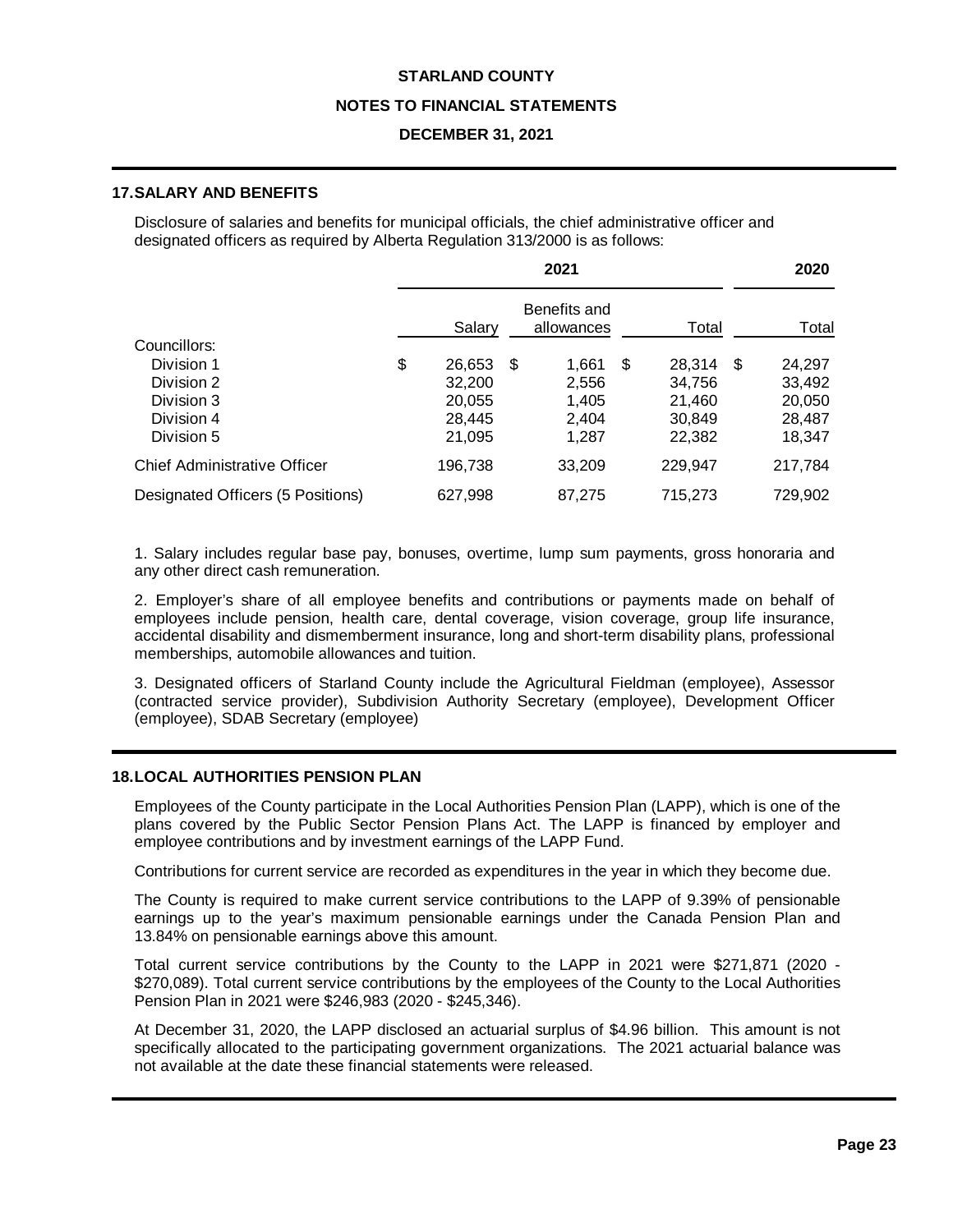#### **NOTES TO FINANCIAL STATEMENTS**

#### **DECEMBER 31, 2021**

#### **19.COMMITMENTS**

The County is committed under an agreement dated January 1, 1984 with the Marigold Library System to funding certain library initiatives annually based on a per capita formula. During the year, the County provided funding of \$22,189 (2020 - \$22,189). It is the understanding of the County, that it can withdraw from the agreement at anytime by giving a one-year notice period.

The County is committed under an agreement dated July 18, 1979 with the Drumheller & District Solid Waste Management Association to contribute annually, based on an annual budget of expenditures for the management, operation and maintenance of the solid waste management facilities. The requisition for the current year was \$85,656 (2020 - \$85,491). The agreement allows for the County to terminate the agreement by giving notice in writing to all of the other participating municipalities of its intention to withdraw from the agreement at least one year in advance of the effective withdrawal date.

Under an agreement dated May 26, 1959 between the county and Drumheller and District Seniors Foundation and under a Ministerial Order from the Government of Alberta, Department of Seniors, the County is committed to contributing annually 42.23% of an annual budget of net expenditures of the housing foundation. The requisition for the current year was \$400,235 (2020 - \$425,816).

On December 16, 2004, the County along with the Village of Morrin and the Village of Munson formed the Starland Regional Water Authority, each having an equal operational interest. The authority formed was an intra-municipal agreement committing to the operation of a water distribution system, the tangible capital assets of which are owned by each municipal participant of the water authority. The County's proportionate financial interest in the assets, liabilities, equity, revenues and expenses have not been consolidated in these financial statements.

On January 24, 2007, the County became a shareholder of Palliser Regional Municipal Services Company Limited, a Part IX company under The Companies Act of Alberta. The company provides municipal planning services to its members. This investment commits the County to funding the annual operational and special needs of the company. Annually the County is requisitioned as a shareholder determined by the Board, in the ordinary course of business, and based on the population and the tax assessment as determined by the County who is a the shareholder. The requisition for the current year was \$40,270 (2020 - \$39,097). The County has the right to cease being a shareholder by giving 600 days notice.

On August 27, 2018, the County committed funds to the Delia School Enhancement Fund for the purposes of constructing a community hub as part of the new Delia school. The County has committed to pay a future instalment of \$50,000 in January 2022.

On June 10, 2020, the County committed funds to the Prairie Land Regional School Division for the construction of a new school in Morrin. The County has committed to pay a future instalment of \$50,000 in January 2022, as well as a \$100,000 instalment in January 2023.

On June 13, 2021, the County Council passed a bylaw to borrow \$2,500,000 and in September the funds were advanced to the County from the Province of Alberta. The County has a separate agreement to lend the Starland Seed Cleaning Plant Ltd. \$2,500,000 for the purposes of constructing a new seed cleaning plant. The County will not charge the Starland Seed Cleaning Plant Ltd. interest on the loan for a period of eight years. In lieu of interest, the County will receive redeemable shares in the Starland Seed Cleaning Plant Ltd. After the initial 8 years, the County will charge the Starland Seed Cleaning Plant Ltd. interest equal to the interest that the County is paying on the outstanding debenture. As of year-end, the County has not advanced any funds to the Starland Seed Cleaning Plant Ltd.